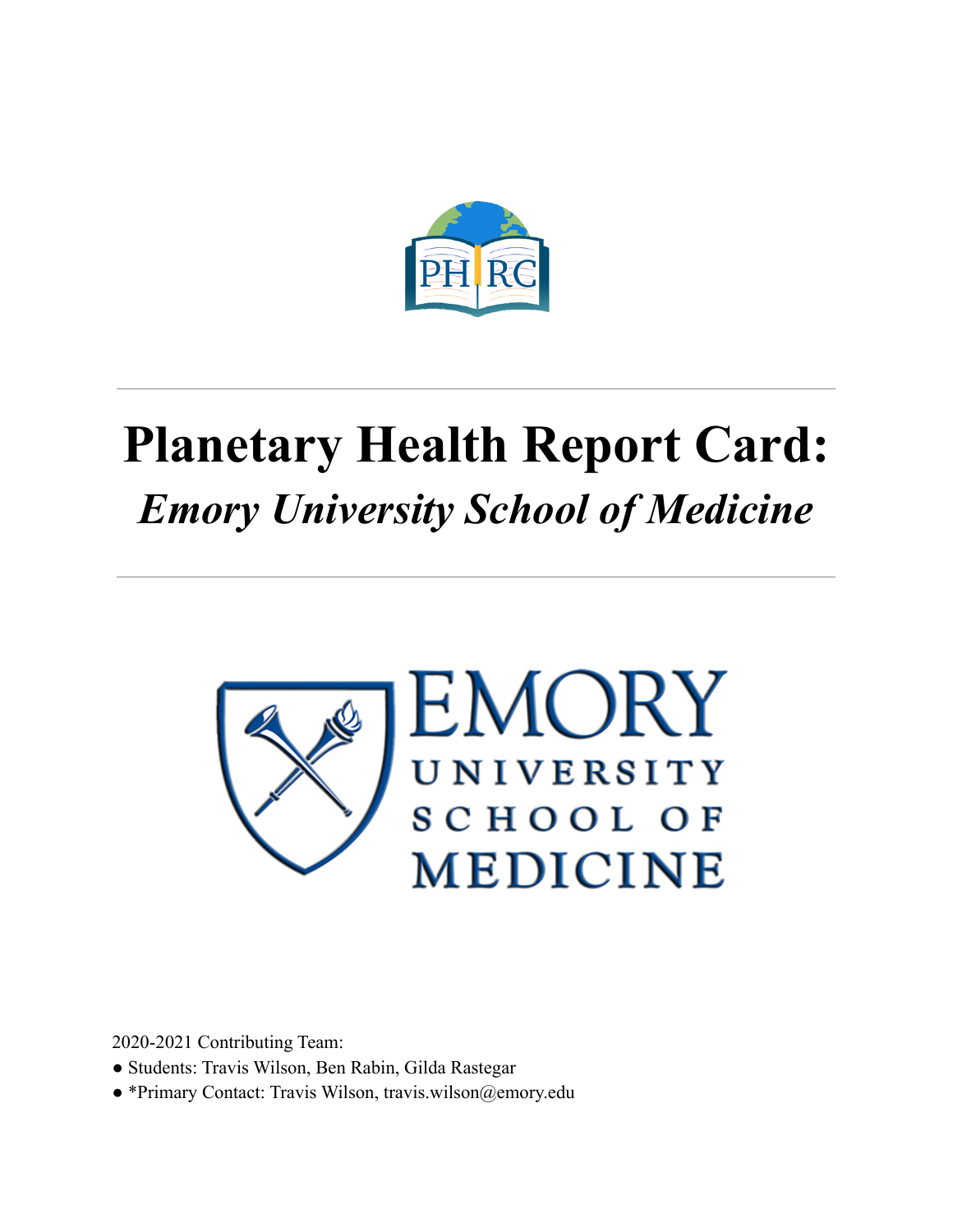### **Summary of Findings**

#### **Curriculum B**

- Emory University School of Medicine approved in October 2019 a disseminated curriculum for the pre-clinical M1 and M2 years. Climate change and health content is integrated across modules within lectures and small group sessions. The curriculum is now in the implementation phase for the class of 2025, under the direction of Dr. Rebecca Philipsborn.
- Next Steps: Students and faculty will collaborate over the coming year to continue implementation of the curriculum. Further areas to be addressed include the standardized patient curriculum (learning to take an environmental exposure history, discussing climate change with patients), and extending formal CHE teaching to the M3 clerkship year.

### **Interdisciplinary Research A**

- Emory's School of Medicine works closely with the Rollins School of Public Health to ensure dissemination of quality interdisciplinary planetary health research between clinicians and scientists. Students have access to a number of opportunities to fund their research regarding climate health and sustainability through fellowships offered via a variety of avenues. Moreover, Emory provides opportunities to communicate the University's planetary and environmental health research discoveries through frequent conferences and symposiums.
- Next Steps: In the future, Emory should push to provide agency to community members regarding research agenda decision-making. Currently, there is no obvious, formal avenue for communities disproportionately impacted by climate change to provide input to researchers pertaining to future research endeavors.

### **Community Outreach and Advocacy B**

- Emory currently offered a number of opportunities for students to engage with the immediate Atlanta community and readily disseminate these opportunities to students in frequent campus communications.
- Next Steps: Students and Faculty will work together to improve the distribution of educational material for patients pertaining to environmental health exposures and climate change and health impacts.

### **Support** for Student-Led Initiatives **A**

- Emory is generally very supportive of student-led initiatives. Our student-led climate health interest group was recently funded and we have faculty mentors who are passionate and willing to assist with our sustainability/planetary health endeavors.
- Next Steps: Some of the limitations in this section can be attributed to the COVID-19 pandemic. Students were unable to host classes teaching students how to create personal compost bins outside of their homes. However, effort should be invested in developing more programs involving events led by members of local environmental justice community members as well as cultural arts events related to planetary health.

### **Sustainability A**

- Emory has developed a well-supported sustainability culture built on the back of the Office of Sustainability. The School of Medicine benefits significantly from policies and initiatives that are already established campus-wide the SOM liaison supplements these pre-existing policies.
- Although Emory currently only supplies approximately 10% of its buildings with renewable energy, significant advances have been made recently to improve their renewable energy, including 15,000 newly installed solar panels across the Atlanta campus. Emory should continue to work towards its greenhouse gas emission goals that require a 45 percent reduction by 2030 and net zero emissions by 2050.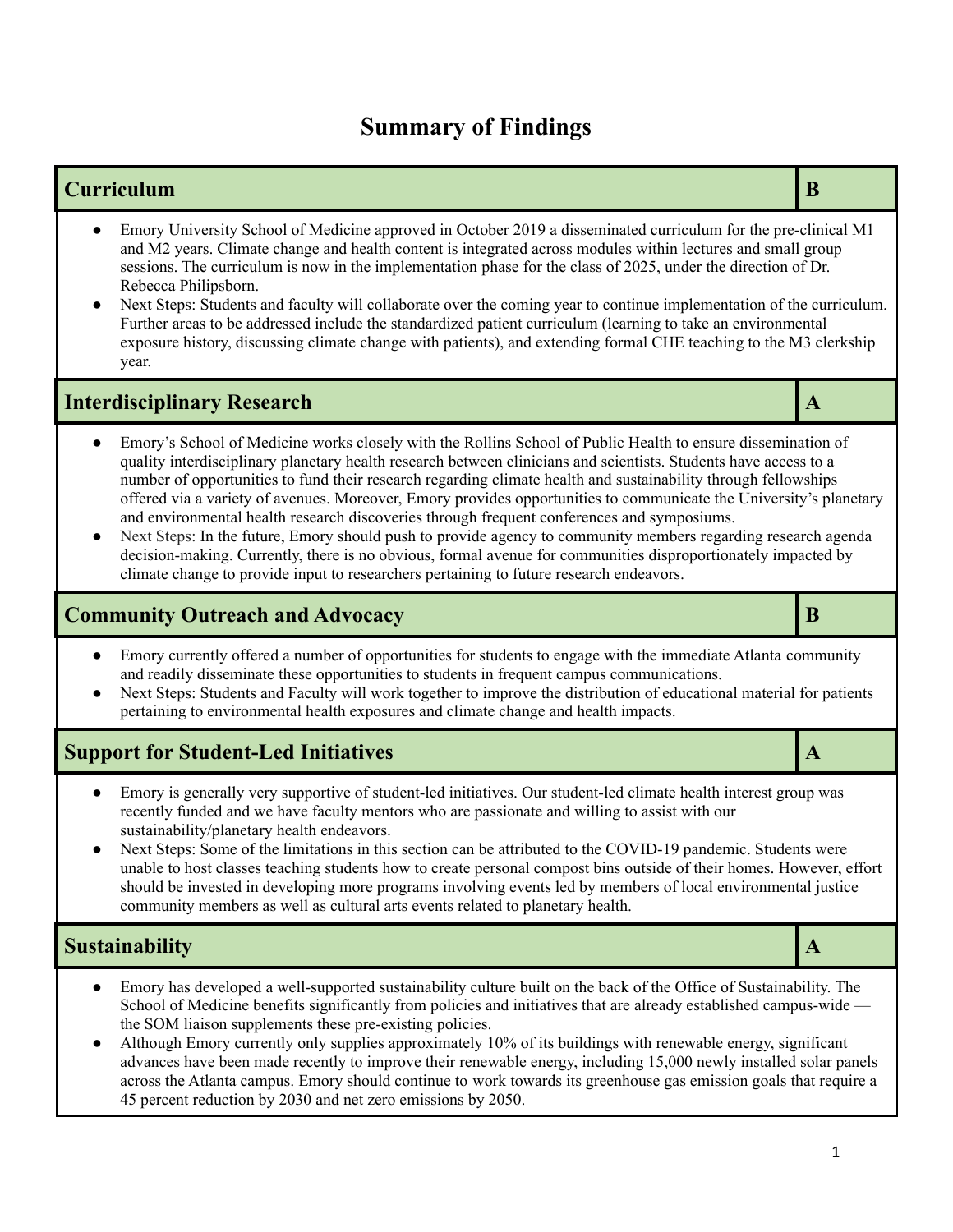### **Statement of Purpose**

#### *Planetary health is human health.*

The Planetary Health Alliance defines planetary health as "a field focused on characterizing the human health impacts of human-caused disruptions of Earth's natural systems." This definition is intentionally broad, intended to encompass the multitude of ways that the environment can affect health, including water scarcity, changing food systems, urbanization, biodiversity shifts, natural disasters, climate change, changing land use and land cover, global pollution, and changing biogeochemical flows. The health of humanity is dependent on our environment and our environment is changing rapidly and in disastrous ways. Although the World Health Organization has called climate change "the greatest threat to global health in the 21st century," many medical school's institutional priorities do not reflect the urgency of this danger to human health.

As future health professionals, we must be prepared to address the impacts of human-caused environmental changes on our patients' health. This preparation is in the hands of the institutions providing our medical training. It is imperative that we hold our institutions accountable for educating medical students about the health impacts of climate change and other anthropogenic environmental changes, generating research to better understand health impacts and solutions, supporting related student initiatives, embracing sustainable practices as much as possible, and engaging with surrounding communities that are most affected by environmental threats. Because climate change and environmental threats disproportionately affect vulnerable populations (for example, communities of color, older adults sensitive to health threats, and individuals in low-resource settings), these issues are inherently ones of equity and justice.

With the purpose of increasing planetary health awareness and accountability among medical schools, we have created a Planetary Health Report Card that medical students internationally can use to grade and compare their home institutions on an annual basis. This medical-student-driven initiative aims to compare medical schools on the basis of discrete metrics in five main category areas: 1) planetary health curriculum, 2) interdisciplinary research in health and environment, 3) University support for student planetary health initiatives, and 4) community outreach centered on environmental health impacts 5) medical school campus sustainability.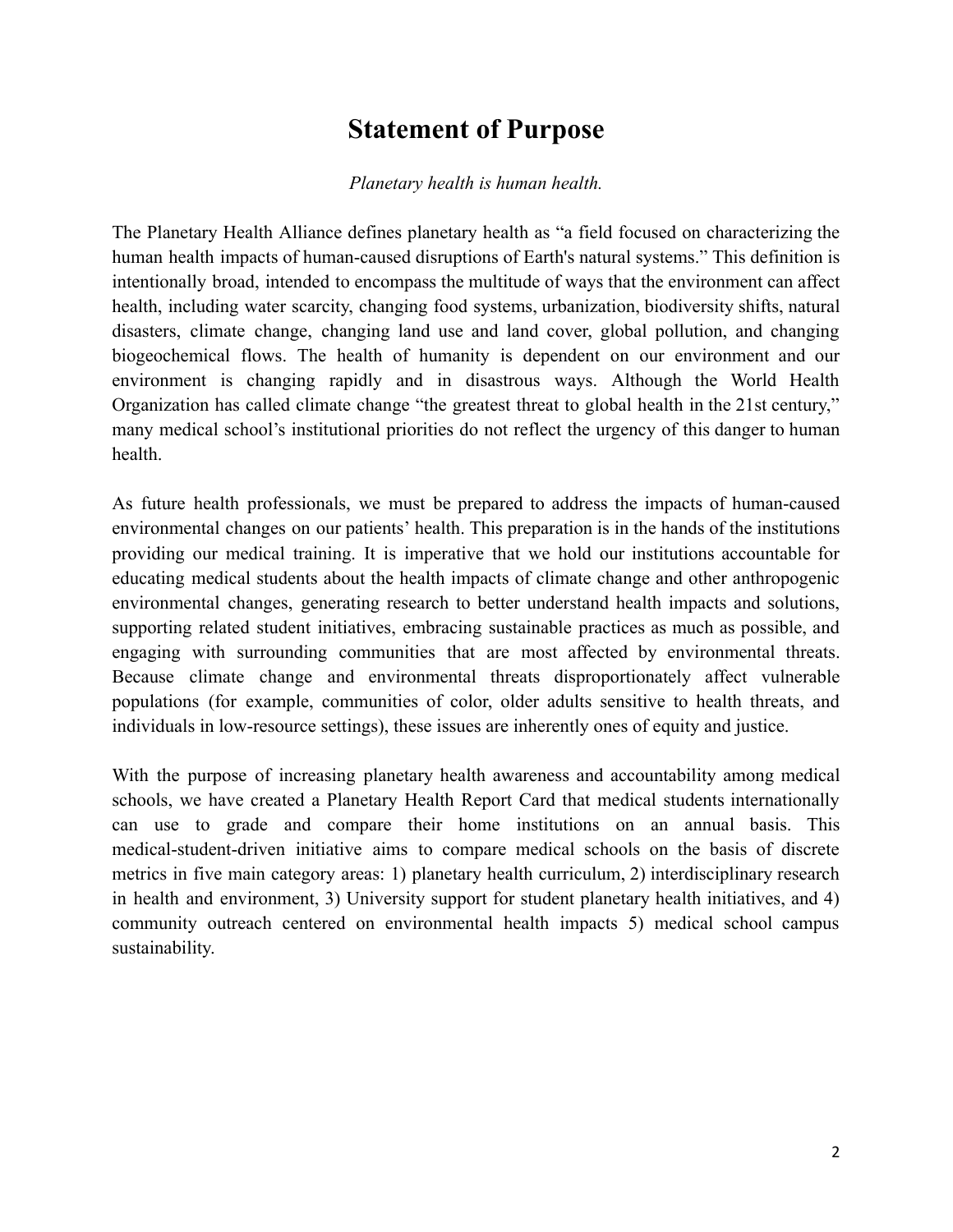# **Planetary Health Curriculum**

*Section Overview: This section evaluates the integration of relevant planetary health topics into the medical school curriculum. Today's medical students will be on the frontlines of tackling the health ef ects of climate change. Therefore, it is critical that medical students are trained to understand the health ef ects of climate change, as well as planetary health more broadly. Topics like the changing geography of vector-borne diseases, the health consequences of air pollution, environmental health inequities, and disaster response principles must be part of every medical school's core curriculum.*

#### *Curriculum: General*

| 1. Did your medical school offer elective courses to engage students in Education for Sustainable<br>Healthcare or Planetary Health in the last year?                                                                                                                                                                                                                                                                                                                                                                                                                                                   |                                                                                                                                                                                |
|---------------------------------------------------------------------------------------------------------------------------------------------------------------------------------------------------------------------------------------------------------------------------------------------------------------------------------------------------------------------------------------------------------------------------------------------------------------------------------------------------------------------------------------------------------------------------------------------------------|--------------------------------------------------------------------------------------------------------------------------------------------------------------------------------|
| $3*$                                                                                                                                                                                                                                                                                                                                                                                                                                                                                                                                                                                                    | Yes, the medical school has offered more than one elective whose primary focus is<br>ESH/planetary health in the past year.                                                    |
| $\overline{2}$                                                                                                                                                                                                                                                                                                                                                                                                                                                                                                                                                                                          | Yes, the medical school has offered one elective whose primary focus is ESH/planetary health in<br>the past year.                                                              |
| 1                                                                                                                                                                                                                                                                                                                                                                                                                                                                                                                                                                                                       | The medical school does not have any electives whose primary focus is ESH/planetary health,<br>but there are one or more electives that include a lecture on planetary health. |
| $\mathbf{0}$                                                                                                                                                                                                                                                                                                                                                                                                                                                                                                                                                                                            | No, the medical school has not offered any electives on planetary health or electives that include<br>ESH/planetary health topics in the past year.                            |
|                                                                                                                                                                                                                                                                                                                                                                                                                                                                                                                                                                                                         |                                                                                                                                                                                |
| Score explanation: Addressed in new climate health curriculum for first-year students proposed by<br>students Ben Rabin and Emaline Laney, with the support of Faculty Advisor, Dr. Rebecca Philipsborn,<br>MD, MPA                                                                                                                                                                                                                                                                                                                                                                                     |                                                                                                                                                                                |
| Virtual climate change & health elective offered in May 2020. From the course description:<br>"This 4 week course will cover Climate Change and Emerging Clinical Challenges, Health<br>Equity and Social Justice, Climate Solutions for the Healthcare Sector, and Communicating<br>about Climate Change. Students will learn about recognizing, managing, and mitigating the<br>many-faceted consequences of climate change for health and healthcare delivery that they will<br>face in their practice. Core lectures by climate and health experts from around the country<br>anchor the elective." |                                                                                                                                                                                |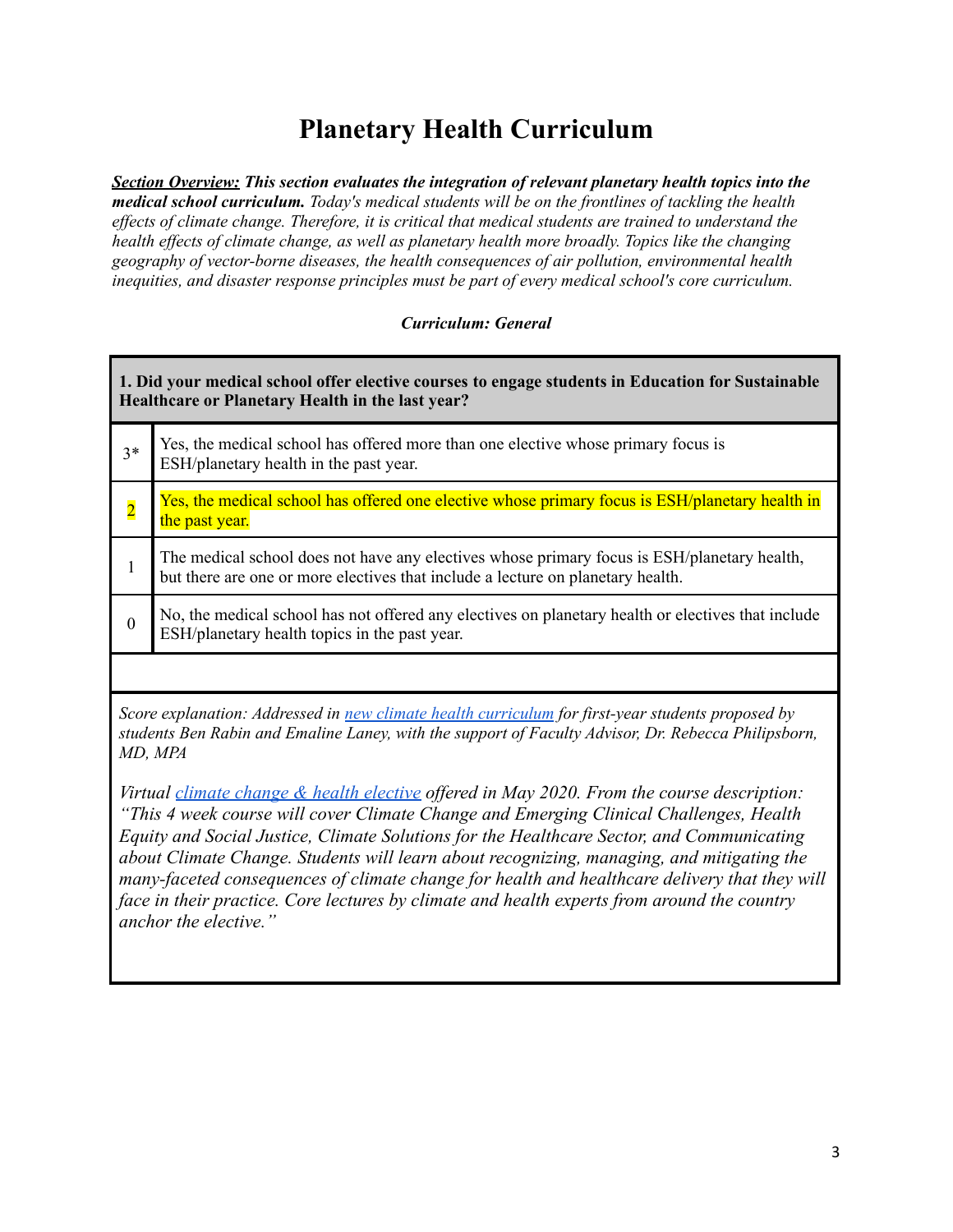#### *Curriculum: Health Ef ects of Climate Change*

**2. Does your medical school curriculum address the relationship between extreme temperature health risks and climate change, as well as the socioeconomic/racial disparities in extreme heat exposure?**

| This topic was explored in depth by the core curriculum. |
|----------------------------------------------------------|
| This topic was briefly covered in the core curriculum.   |
| This topic was covered in elective coursework.           |
| This topic was not covered.                              |
|                                                          |

*Score explanation: Addressed in new climate health curriculum for first-year students proposed by students Ben Rabin and Emaline Laney, with the support of Faculty Advisor, Dr. Rebecca Philipsborn, MD, MPA*

*"● Current Small Group – Renal Physiology Problem Set #3*

*○ Incorporate heat homeostasis into renal physiology and pathophysiology clinical scenarios*

*○ LO: Understand how the kidney responds to heat stress and maintains homeostasis*

*○ LO: Consider possible implications of heat stress on renal function, including AKI, rhabdomyolysis and hyperuricemia, and eventual chronic kidney disease (CKD of unknown origin)"*

# **3. Does your medical school curriculum address the impacts of extreme weather events on individual health and/or on healthcare systems?** 3 This topic was explored in depth by the core curriculum. 2 This topic was briefly covered in the core curriculum. 1 This topic was covered in elective coursework. 0 This topic was not covered.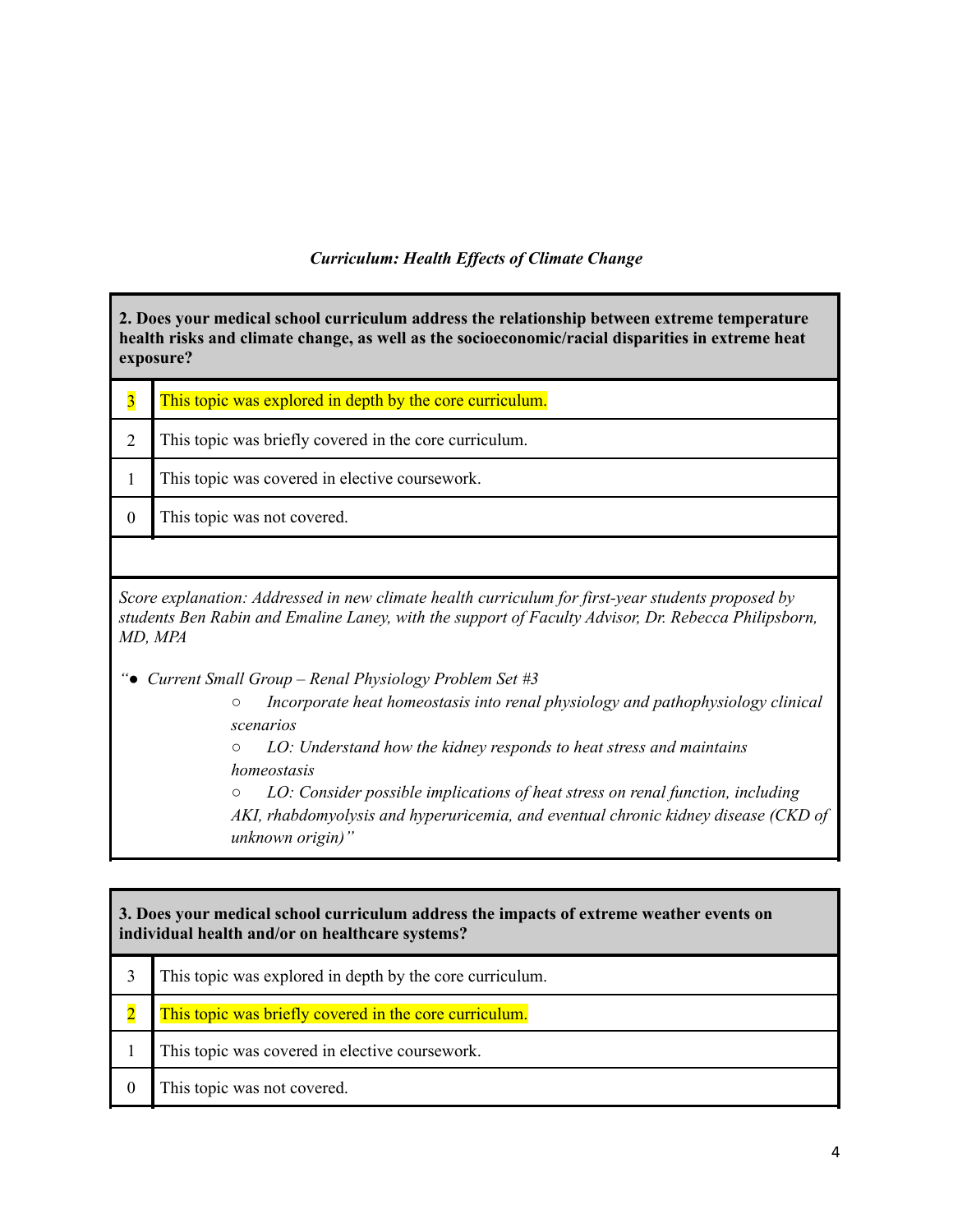*Score explanation: Dr. Rebecca Philipsborn will be giving an intro lecture to all first-year medical students addressing the impact of extreme weather events on health and healthcare systems. Details of this lecture are included in the new climate health curriculum for first-year students proposed by students Ben Rabin and Emaline Laney, with the support of Faculty Advisor, Dr. Rebecca Philipsborn, MD, MPA:*

*● Current lecture – Climate and Environmental Health Introduction with Dr. Rebecca Philipsborn*

- *○ LOs:*
	- *■ Define: Anthropocene, planetary health, climate change*

*■ Understand that the burden of climate change most greatly af ects "the poor, the young, the elderly," and "the countries that contributed least to carbon pollution" (Salas 2019)*

*In addition, this topic is covered in the first-year cardiology module, which addresses the particular dif iculties that patients with LVADs have in the midst of natural disasters:*

*● Current lecture - Dr. Kunal Bhatt, "End stage CHF, LVAD, and cardiac transplant" ○ LOs: Identify consequences of natural disasters on healthcare infrastructure and delivery (e.g. Dr. Bhatt's example of LVAD patients unable to charge their device due to power outage following Hurricane Maria)*

**4. Does your medical school curriculum address the impact of climate change on the changing patterns of infectious diseases?**

- 3 This topic was explored in depth by the core curriculum.
- 2 This topic was briefly covered in the core curriculum.
- 1 This topic was covered in elective coursework.
- 0 This topic was not covered.

*Score explanation: Addressed in new climate health curriculum for first-year students proposed by students Ben Rabin and Emaline Laney, with the support of Faculty Advisor, Dr. Rebecca Philipsborn, MD, MPA*

*"○ Learning Objective: Explain the role of environmental factors in the spread of infectious disease"*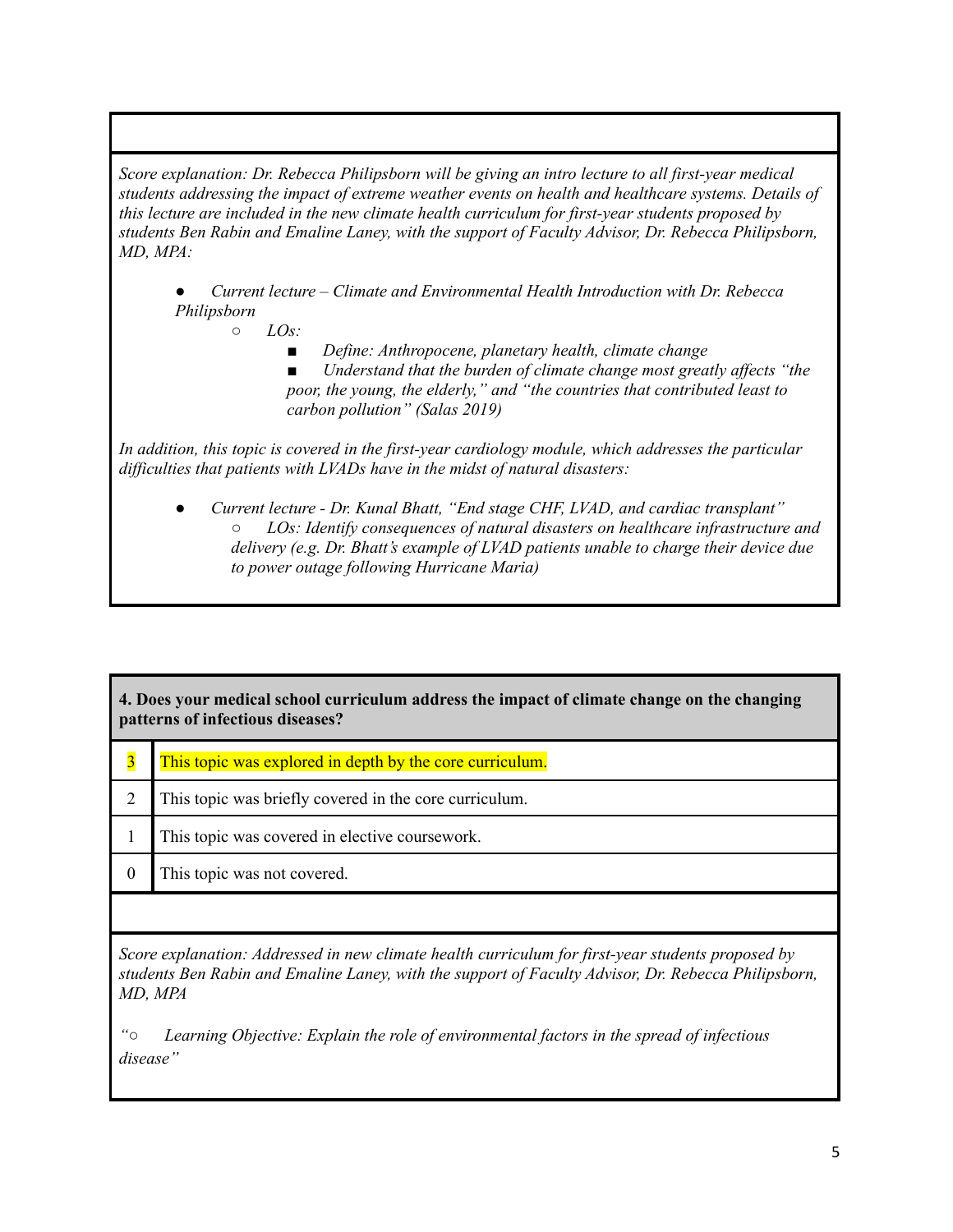| 5. Does your medical school curriculum address the cardiorespiratory health effects of climate<br>change, including air pollution? |                                                          |
|------------------------------------------------------------------------------------------------------------------------------------|----------------------------------------------------------|
| $\overline{3}$                                                                                                                     | This topic was explored in depth by the core curriculum. |
|                                                                                                                                    | This topic was briefly covered in the core curriculum.   |
|                                                                                                                                    | This topic was covered in elective coursework.           |
|                                                                                                                                    | This topic was not covered.                              |

*Score explanation: Addressed in new climate health curriculum for first-year students proposed by students Ben Rabin and Emaline Laney, with the support of Faculty Advisor, Dr. Rebecca Philipsborn, MD, MPA*

*"● Current Small Group - PFT Interpretations*

*○ Tie air pollution into clinical scenarios of respiratory disease: students should understand how environmental pollution contributes to compromised pulmonary function"*

- *● Current lecture - Dr. Matthew Carazo, Congenital Heart Disease ○ LO: Appreciate the role of maternal heat exposure in fetal development and congenital heart disease.*
- *● Current lecture - Dr. Kunal Bhatt, "End stage CHF, LVAD, and cardiac transplant" ○ LOs: Identify consequences of natural disasters on healthcare infrastructure and delivery (e.g. Dr. Bhatt's example of LVAD patients unable to charge their device due to power outage following Hurricane Maria)*

| 6. Does your medical school curriculum address the mental health and neuropsychological effects<br>of environmental degradation and climate change? |                                                          |
|-----------------------------------------------------------------------------------------------------------------------------------------------------|----------------------------------------------------------|
| $\overline{\mathbf{3}}$                                                                                                                             | This topic was explored in depth by the core curriculum. |
| $\overline{2}$                                                                                                                                      | This topic was briefly covered in the core curriculum.   |
|                                                                                                                                                     | This topic was covered in elective coursework.           |
| $\theta$                                                                                                                                            | This topic was not covered.                              |
|                                                                                                                                                     |                                                          |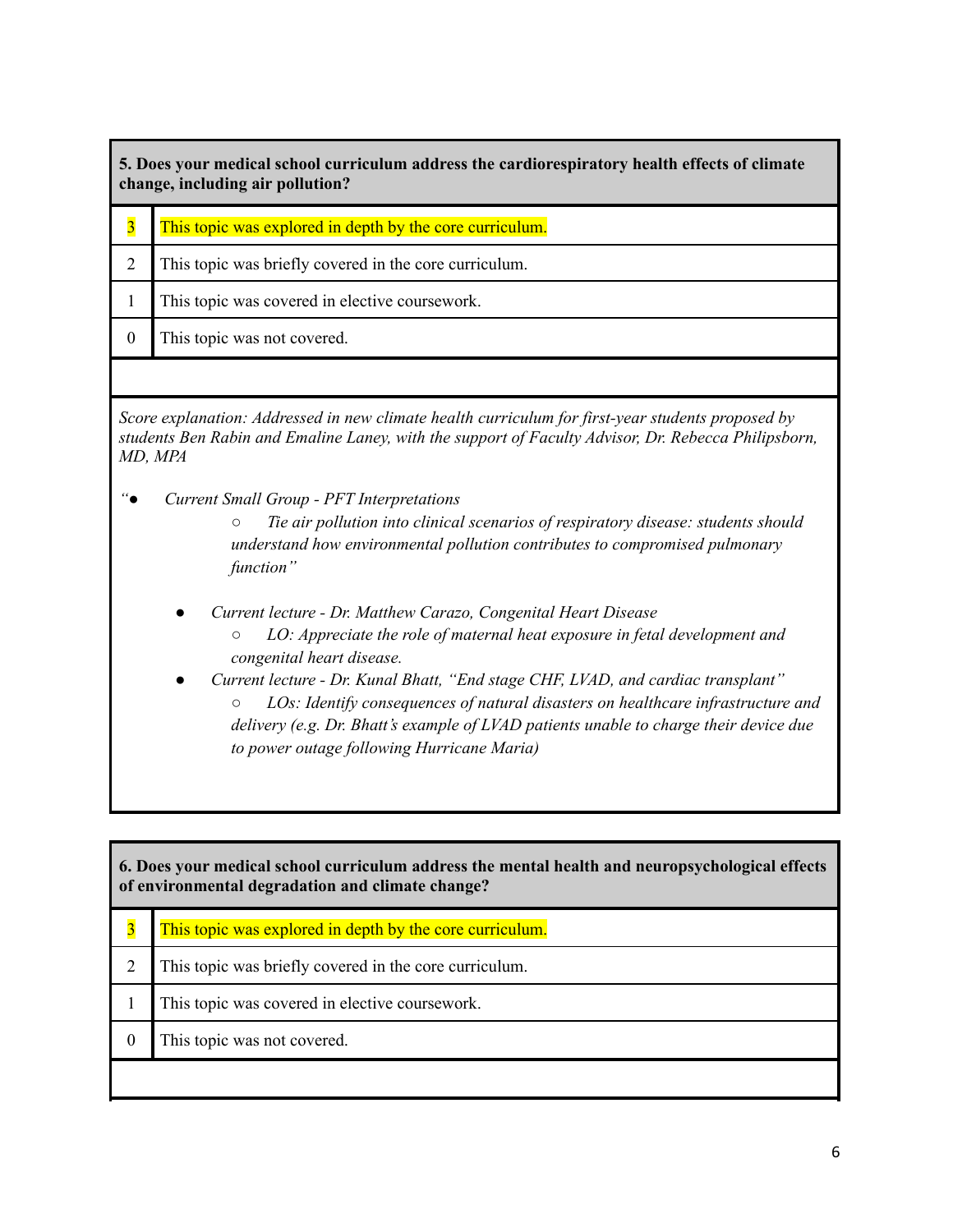*Score explanation: Addressed in new climate health curriculum for first-year students proposed by students Ben Rabin and Emaline Laney, with the support of Faculty Advisor, Dr. Rebecca Philipsborn, MD, MPA*

*"○ LO: Appreciate the consequences of population displacement, food insecurity and trauma on mental health and psychosocial wellbeing."*

**7. Does your medical school curriculum address the relationships between health, individual patient food and water security, ecosystem health, and climate change?**

**3** This topic was explored in depth by the core curriculum. 2 This topic was briefly covered in the core curriculum. 1 This topic was covered in elective coursework. 0 This topic was not covered. *Score explanation: Addressed in new climate health curriculum for first-year students proposed by students Ben Rabin and Emaline Laney, with the support of Faculty Advisor, Dr. Rebecca Philipsborn, MD, MPA*

*"○ LO: Appreciate the consequences of population displacement, food insecurity and trauma on mental health and psychosocial wellbeing."*

**8. Does your medical school curriculum address the outsized impact of climate change on marginalized populations such as those with low SES, women, communities of color, children, homeless populations, and older adults?**

 This topic was explored in depth by the core curriculum. This topic was briefly covered in the core curriculum. This topic was covered in elective coursework. This topic was not covered.

*Score explanation: Addressed in new climate health curriculum for first-year students proposed by students Ben Rabin and Emaline Laney, with the support of Faculty Advisor, Dr. Rebecca Philipsborn, MD, MPA*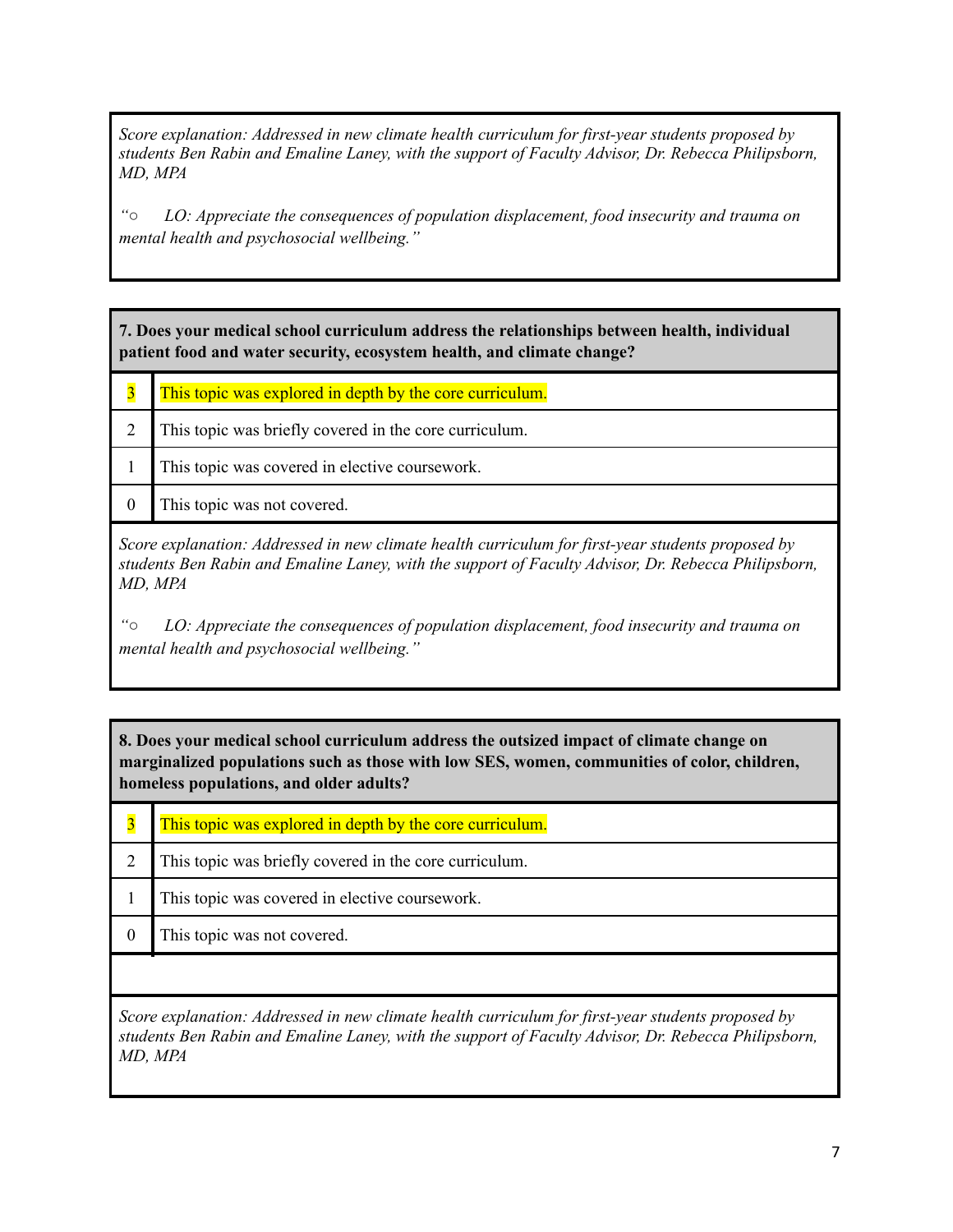*● Current lecture – Climate and Environmental Health Introduction with Dr. Rebecca Philipsborn*

*○ LOs:*

*■ Define: Anthropocene, planetary health, climate change*

*■ Understand that the burden of climate change most greatly af ects "the poor, the young, the elderly," and "the countries that contributed least to carbon pollution" (Salas 2019)*

*In Mission Statement of Curricula:*

*"At Emory University School of Medicine, our approach must be two-fold: first, to educate students on the links between climate change and health with particular emphasis on the disproportionate burden on low-income, under-resourced communities; and second, to address the healthcare system's own carbon footprint."*

**9. Does your medical school curriculum address the unequal health impacts of climate change globally?**

|          | This topic was explored in depth by the core curriculum. |
|----------|----------------------------------------------------------|
|          | This topic was briefly covered in the core curriculum.   |
|          | This topic was covered in elective coursework.           |
| $\Omega$ | This topic was not covered.                              |
|          |                                                          |

*Score explanation: This topic is addressed in the new climate health curriculum for first-year students proposed by students Ben Rabin and Emaline Laney, with the support of Faculty Advisor, Dr. Rebecca Philipsborn, MD, MPA*

*In particular Dr. Philipsborn addresses the unequal health impacts of climate change in her introduction lecture. This topic is further discussed within the framework of a lecture pertaining to Malaria in the first-year infectious disease module.*

*Curriculum: Environmental Health & the Ef ects of Anthropogenic Toxins on Human Health*

| 10. Does your medical school curriculum address the reproductive health effects of<br>industry-related environmental toxins (e.g. air pollution, pesticides)? |                                                          |
|---------------------------------------------------------------------------------------------------------------------------------------------------------------|----------------------------------------------------------|
|                                                                                                                                                               | This topic was explored in depth by the core curriculum. |
|                                                                                                                                                               | This topic was briefly covered in the core curriculum.   |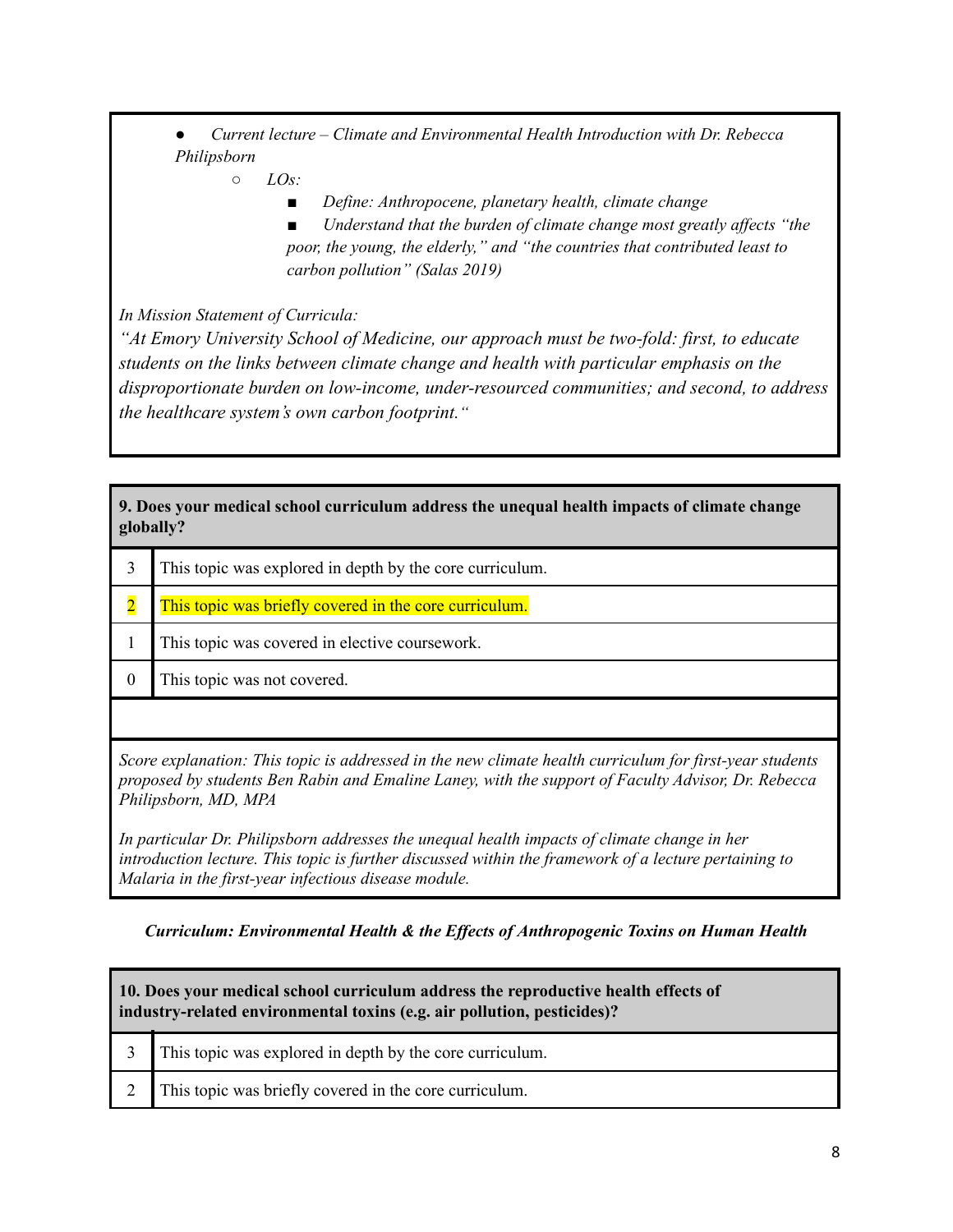|  | 1 This topic was covered in elective coursework. |
|--|--------------------------------------------------|
|--|--------------------------------------------------|

**0** This topic was not covered.

*Score explanation: This is not addressed by our curriculum.*

**11. Does your medical school curriculum address important human-caused environmental threats that are relevant to the university's surrounding community?**

| $\overline{3}$ | This topic was explored in depth by the core curriculum. |
|----------------|----------------------------------------------------------|
|                | This topic was briefly covered in the core curriculum.   |
|                | This topic was covered in elective coursework.           |
|                | This topic was not covered.                              |
|                |                                                          |

*Score explanation: Addressed in new climate health curriculum for first-year students proposed by students Ben Rabin and Emaline Laney, with the support of Faculty Advisor, Dr. Rebecca Philipsborn, MD, MPA*

*"Discussion of lengthening pollen season, hurricane in south GA, air pollution in Atlanta, food insecurity disseminated throughout the curriculum"*

**12. Does your medical school curriculum address the unique climate and environmental health challenges that have impacted and are impacting Indigenous communities?**

| This topic was explored in depth by the core curriculum. |
|----------------------------------------------------------|
| This topic was briefly covered in the core curriculum.   |
| This topic was covered in elective coursework.           |
| This topic was not covered.                              |
|                                                          |

*Score explanation: The requirements of this metric is not yet met by Emory University*

**13. Does your medical school curriculum address the outsized impact of anthropogenic**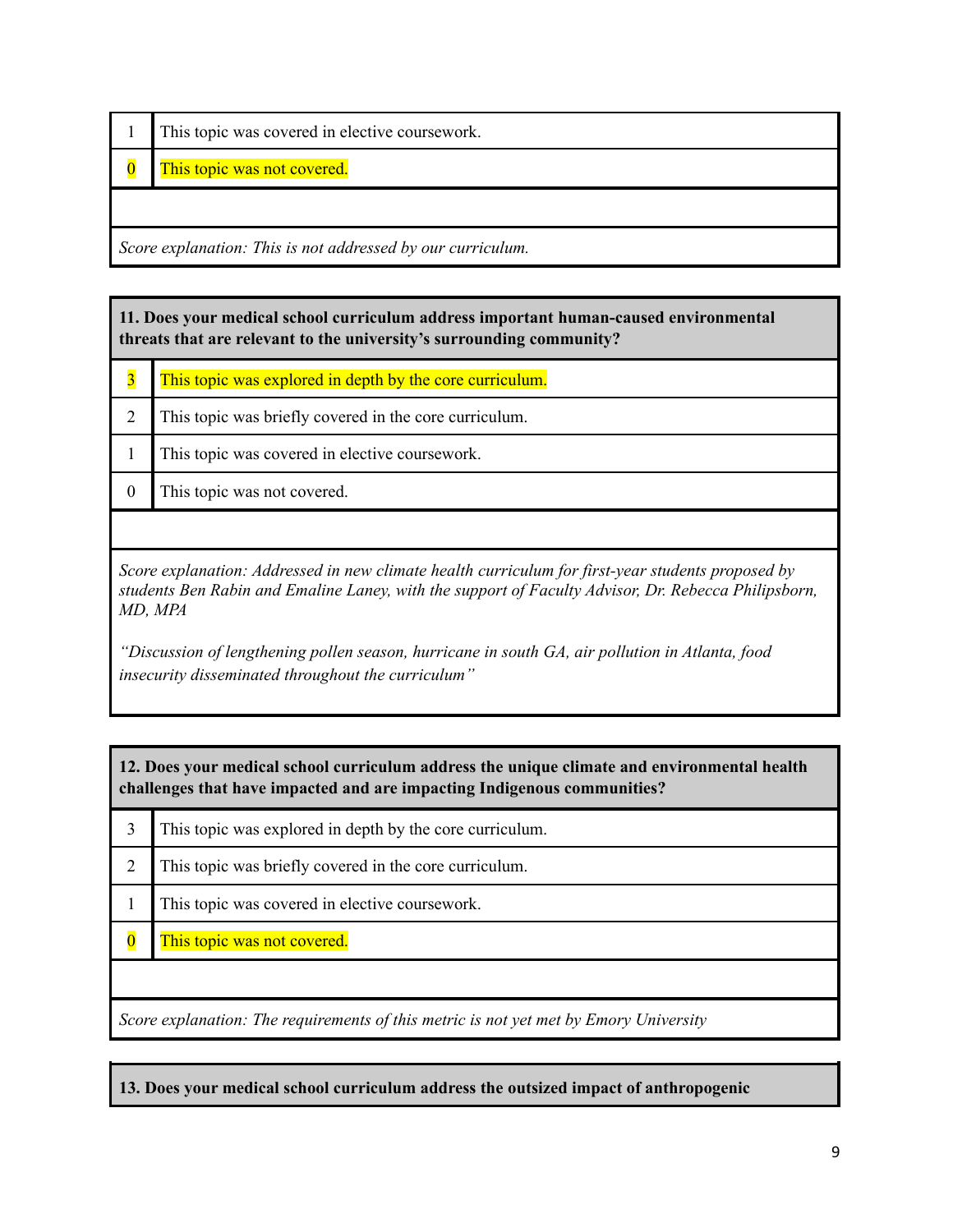**environmental toxins on marginalized populations such as those with low SES, women, communities of color, children, homeless populations, and older adults?**

- 3 This topic was explored in depth by the core curriculum.
- 2 This topic was briefly covered in the core curriculum.
- 1 This topic was covered in elective coursework.
- 0 This topic was not covered.

*Score explanation: Addressed in new climate health curriculum for first-year students proposed by students Ben Rabin and Emaline Laney, with the support of Faculty Advisor, Dr. Rebecca Philipsborn, MD, MPA. The following small group sessions embedded within the curriculum (see Rabin et al., JMECD 2020) are proposed for the class of 2024.*

*Case-based learning: Urban Health and the Built Environment LO's:*

- *1. Define urban heat islands, the built environment, and urbanization.*
- *2. Articulate how the physical environment mediates behavior with implications for physical and mental health.*
- *3. Describe how racially discriminatory policies, including historical redliing, manifest in structural inequalities, the built environment and risk of harm from environmental exposures (eg, heat).*

*Environmental Justice Small Group:*

- *1. Define environmental justice and environmental racism.*
- *2. Discuss the Flint water crisis and Dr. Mona Hanna-Attisha's role in advocating change.*
- *3. Explore opportunities for trainees to advance environmental justice.*

#### *Curriculum: Sustainability*

| 14. Does your medical school curriculum address the environmental and health co-benefits of a<br>plant-based diet? |                                                          |
|--------------------------------------------------------------------------------------------------------------------|----------------------------------------------------------|
|                                                                                                                    | This topic was explored in depth by the core curriculum. |
|                                                                                                                    | This topic was briefly covered in the core curriculum.   |
|                                                                                                                    | This topic was covered in elective coursework.           |
| $\theta$                                                                                                           | This topic was not covered.                              |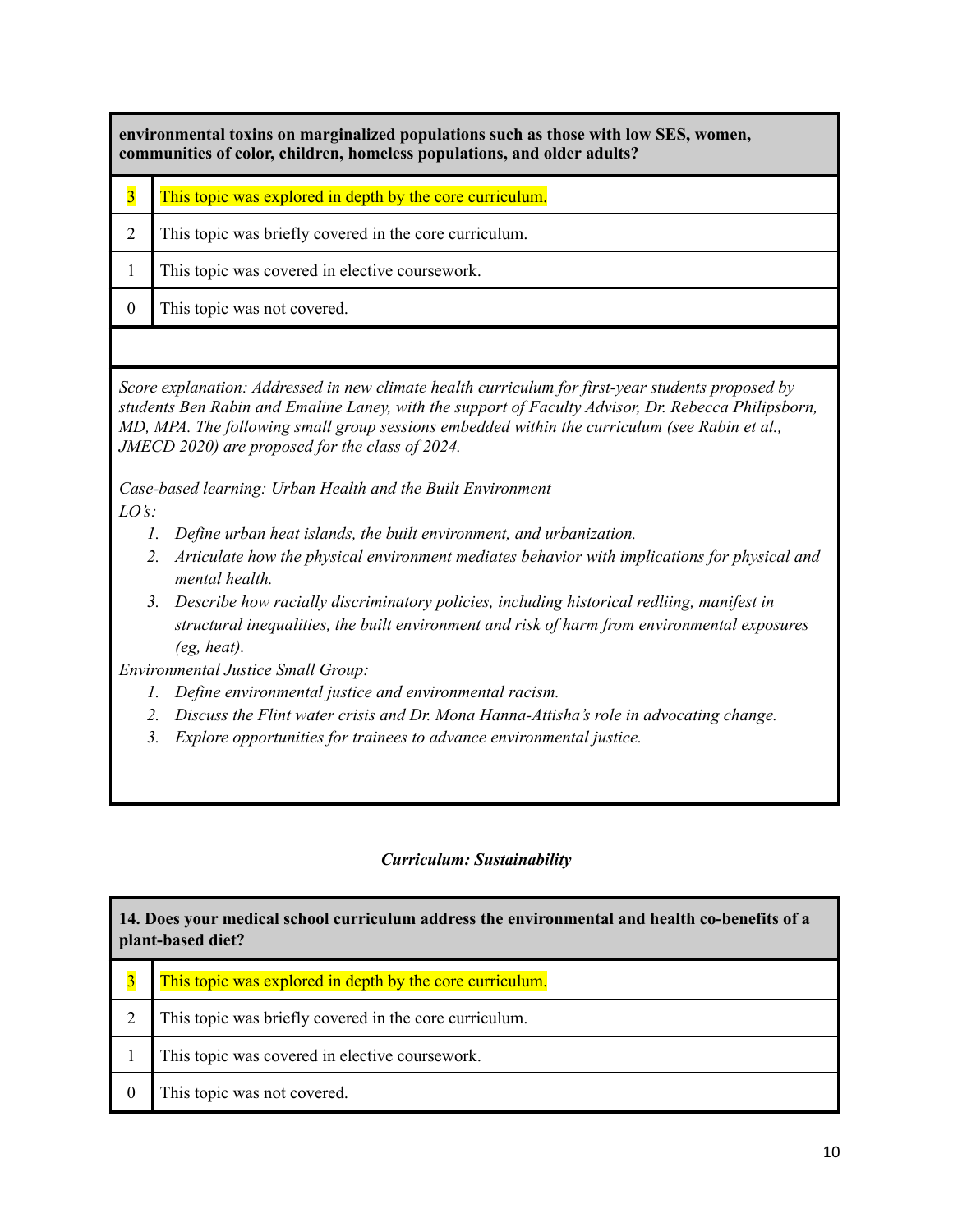*Score explanation: This topic will be addressed in 2021 and is specifically addressed in the new climate health curriculum for first-year students proposed by students Ben Rabin and Emaline Laney, with the support of Faculty Advisor, Dr. Rebecca Philipsborn, MD, MPA*

*In particular, environmental and health co-benefits of a plant-based diet are intended to be addressed in the setting of a small group discussion within the endocrine module.*

**15. Does your medical school curriculum highlight the waste generated by the healthcare system and identify ways to advocate for and implement sustainable best practices in health care?**

- 3 This topic was explored in depth by the core curriculum. 2 This topic was briefly covered in the core curriculum. 1 This topic was covered in elective coursework.
	- 0 This topic was not covered.

*Score explanation: This is addressed in elective coursework taught by Dr. Aparna Bole as well as some* of the student projects for the course taught by Dr. Bole. It is also touched on very briefly in the intro *lecture of the new core curriculum, but not enough to warrant a score of a "2".*

#### *Curriculum: Clinical Applications*

**16. In training for patient encounters, does your medical school's curriculum introduce strategies to have conversations with patients about the health effects of climate change?** 2 Yes, there are strategies introduced for having conversations with patients about climate change in the core curriculum. 1 Yes, there are strategies introduced for having conversations with patients about climate change in elective coursework.  $\overline{0}$ No, there are not strategies introduced for having conversations with patients about climate change *Score explanation: This is not addressed in our curriculum.*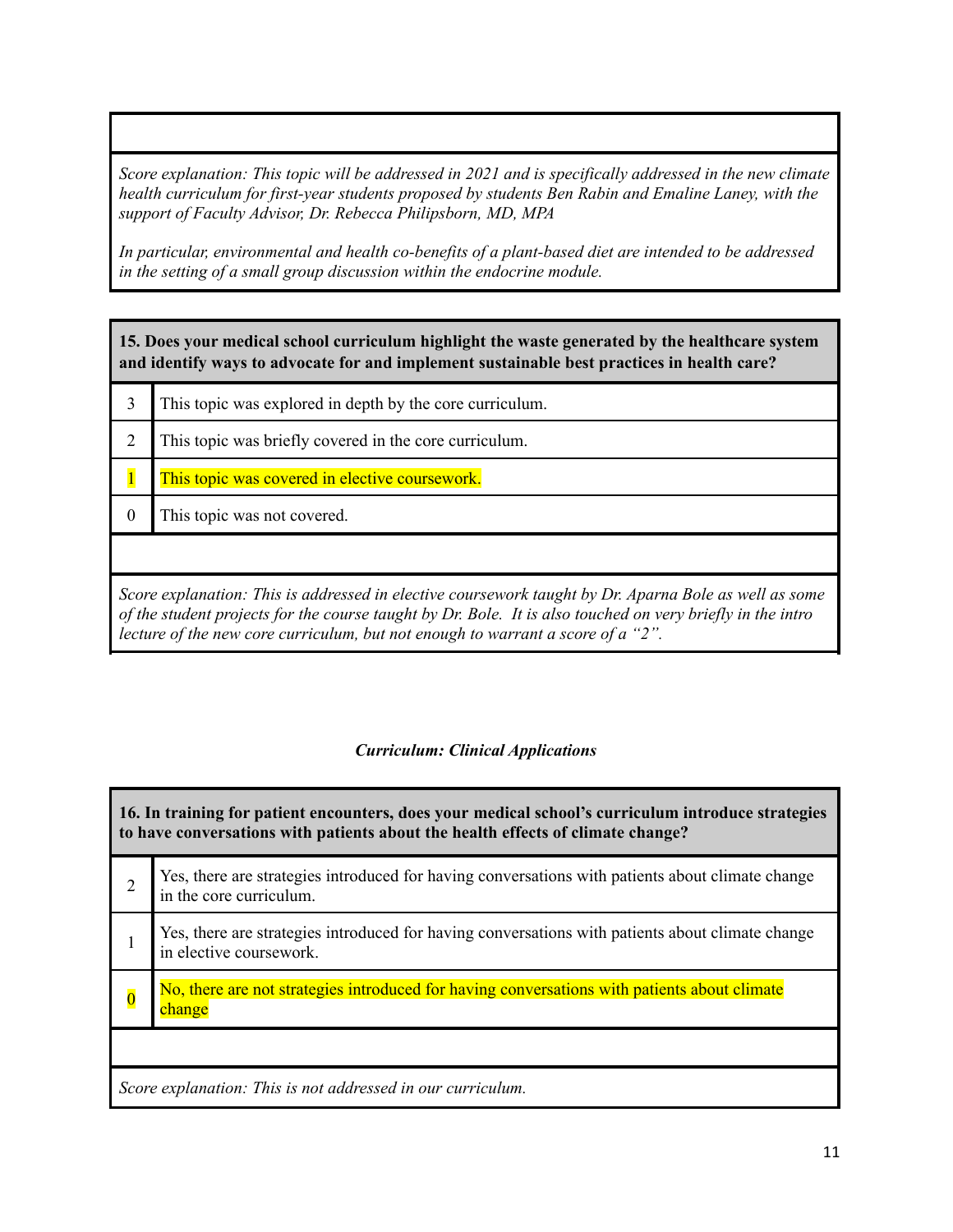**17. In training for patient encounters, does your medical school's curriculum introduce strategies for taking an environmental history or exposure history?**

|                                                                                                                                                                   | Yes, the core curriculum includes strategies for taking an environmental history.   |
|-------------------------------------------------------------------------------------------------------------------------------------------------------------------|-------------------------------------------------------------------------------------|
|                                                                                                                                                                   | Only elective coursework includes strategies for taking an environmental history.   |
| $\overline{0}$                                                                                                                                                    | No, the curriculum does not include strategies for taking an environmental history. |
|                                                                                                                                                                   |                                                                                     |
| Score explanation: This is not yet addressed in our curriculum, but it is our hope to address<br>environmental history taking with the incoming M1 class of 2025. |                                                                                     |

#### *Curriculum: Administrative Support for Planetary Health*

| 18. Is your medical school currently in the process of improving Education for Sustainable<br>Healthcare (ESH)/planetary health education? |                                                                                                                               |
|--------------------------------------------------------------------------------------------------------------------------------------------|-------------------------------------------------------------------------------------------------------------------------------|
|                                                                                                                                            | Yes, the medical school is currently in the process of making major improvements to<br><b>ESH/planetary health education.</b> |
|                                                                                                                                            | Yes, the medical school is currently in the process of making minor improvements to<br>ESH/planetary health education.        |
| $\theta$                                                                                                                                   | No, there are no improvements to planetary health education in progress.                                                      |
|                                                                                                                                            |                                                                                                                               |

*Score explanation: Emory has significantly improved its education for sustainable healthcare and* planetary health education in the past year thanks to the efforts of Ben Rabin, Emaline Laney, and their *faculty advisor Dr. Rebecca Philipsborn, MD, MPA. Emory's core curriculum for first-year students, which previously contained minimal planetary health education, now introduces climate and sustainability topics throughout each disease module.*

*As mentioned from the accepted curriculum:*

*"This thread will lay out a framework to understand how local and global climate trends - combined with environmental pollution - af ect our health. It will introduce students to the important model of planetary health: that individual and societal health are inextricably linked to the health of our environment and global ecosystem. Students will also learn how our built and natural environments interact to af ect our wellness by promoting healthy behavior. Finally, this thread will of er tangible learning points in areas such as infectious disease and maternal health that will prove invaluable to students entering any discipline of medicine."*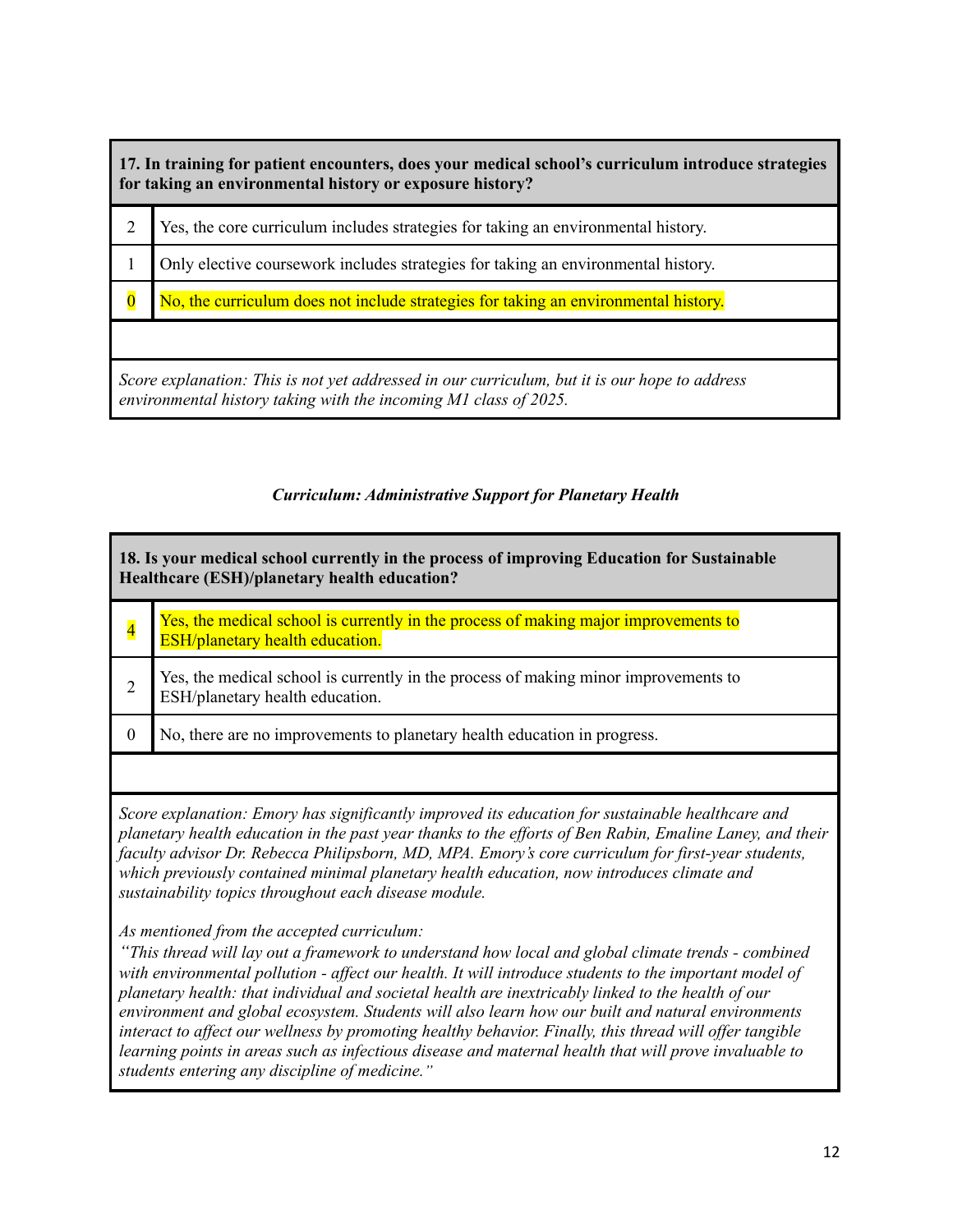**19. How well are the aforementioned planetary health/Education for Sustainable Healthcare topics integrated longitudinally into the core curriculum?**

| $\overline{6}$ | Planetary health/ESH topics are well integrated into the core medical school curriculum.                   |
|----------------|------------------------------------------------------------------------------------------------------------|
|                | Some planetary health/ESH topics are appropriately integrated into the core medical student<br>curriculum. |
|                | Planetary health/ESH is not integrated and is primarily addressed in (a) standalone lecture(s).            |
|                | There is minimal/no education for sustainable healthcare.                                                  |

*Score explanation: Currently Emory's newly accepted curriculum proposes at least three small-group focused learning cases to integrate planetary health themes including a general discussion of the climate crisis pertaining to healthcare waste and energy demands of the healthcare system, the role of air pollution in respiratory disease and its contributions to compromised pulmonary function, as well as the role of heat homeostasis in renal physiology. Each of these will complement a lecture series pertaining to climate impacts on health throughout the first year of pre-clinical learning at Emory.*

*Further sustainability and planetary health have been integrated into our Community Learning and Social Medicine core requirement for first and second-year students. Emory has developed a relationship with a number of environment-focused sites, of which students may select to work with over their first two years Emory.*

*Faculty and students at Emory are currently working to improve this proposed curriculum to even further integrate planetary health topics throughout the curriculum.*

**20. Bonus: Does your medical school have a program that offers incentives for faculty/departments to develop new planetary health/ESH courses and/or incorporate planetary health/ESH into existing courses?**

- 1\* Yes, the medical school has an incentive program.
- 0 No, the medical school does not have an incentive program.

*Score explanation: Emory does not currently meet the requirements of this metric.*

#### **Section Total (44 out of 58) 75.8%**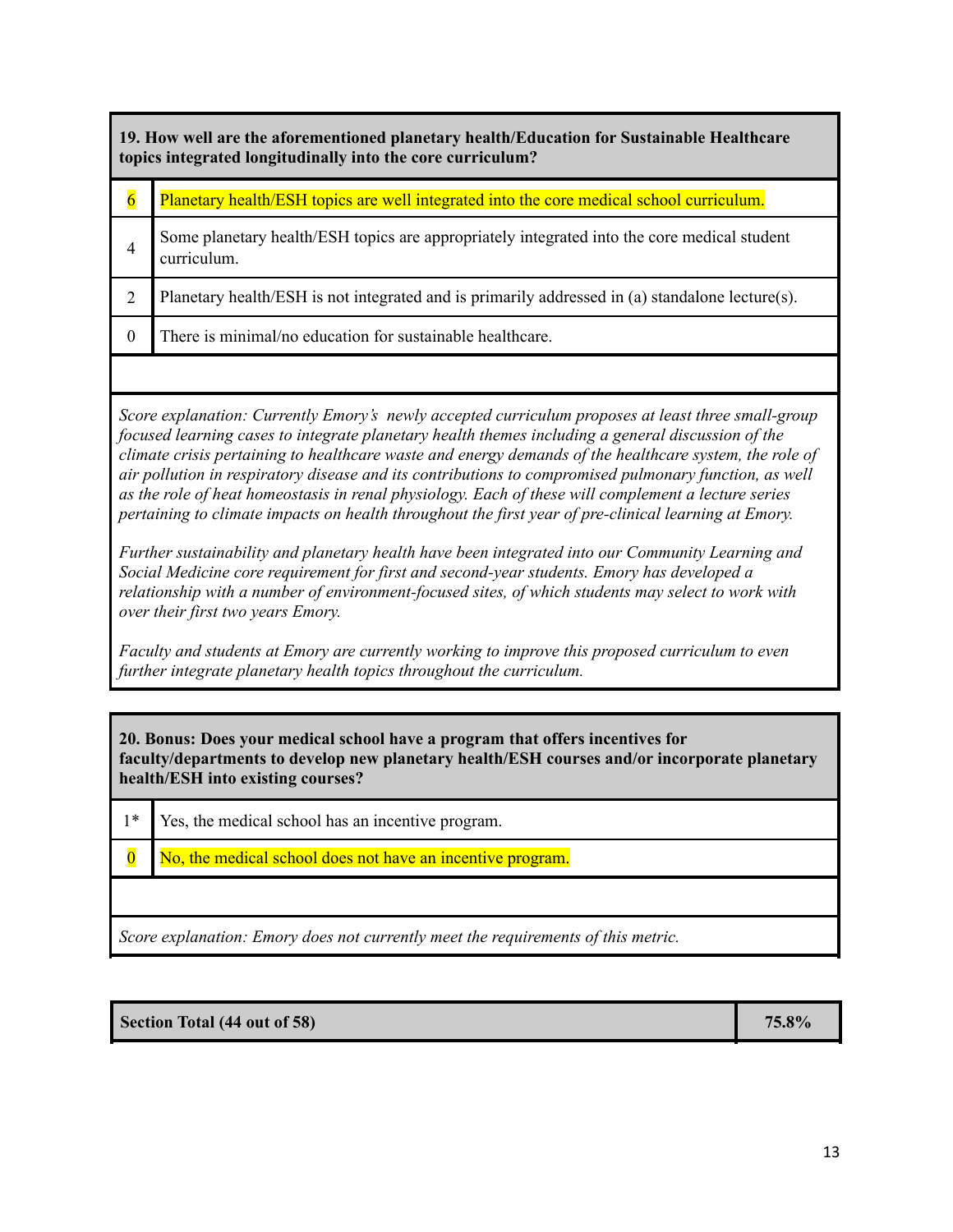## **Interdisciplinary Research**

*Section Overview: This section evaluates the quality and quantity of interdisciplinary planetary health research at the medical school and broader institution. Interactions between health and the environment are complex and multifactorial. While climate change has been extensively studied from an environmental science perspective, planetary health is an emerging field. As leading health institutions with talented researchers and research resources, medical schools should fund research studying the health ef ects of climate change and anthropogenic environmental toxins. This obligation is particularly strong because the public and policymakers are more attentive to climate change when its implications for human health are emphasized.*

| 1. Are there researchers engaged in planetary health research and healthcare sustainability<br>research at your medical school? |                                                                                                                                                                                                                                                             |
|---------------------------------------------------------------------------------------------------------------------------------|-------------------------------------------------------------------------------------------------------------------------------------------------------------------------------------------------------------------------------------------------------------|
| $\overline{\mathbf{4}}$                                                                                                         | Yes, there are faculty members at the School of Medicine who have a primary research focus in<br>planetary health and healthcare sustainability.                                                                                                            |
| $\overline{3}$                                                                                                                  | Yes, there are faculty members at the School of Medicine who have a primary research focus in<br>planetary health or healthcare sustainability.                                                                                                             |
| $\overline{2}$                                                                                                                  | Yes, there are individual faculty members at the School of Medicine who are conducting research<br>related to planetary health or healthcare sustainability, but it is not their primary research focus.                                                    |
| $\mathbf{1}$                                                                                                                    | There are planetary health and/or healthcare sustainability researchers at the institution, but none<br>associated with the medical school.                                                                                                                 |
| $\boldsymbol{0}$                                                                                                                | No, there are no planetary health and/or healthcare sustainability researchers at the institution or<br>medical school at this time.                                                                                                                        |
|                                                                                                                                 |                                                                                                                                                                                                                                                             |
| Health                                                                                                                          | Score explanation: Dr. Rebecca Philipsborn, MD, MPA -- Topics: Climate Change, Global Child                                                                                                                                                                 |
|                                                                                                                                 | Some Recent Publications:<br>The Unique Role of Medical Students in Catalyzing Climate Change Education<br>Climate Change and Global Child Health<br>Climatic Drivers of Diarrheagenic Escherichia coli Incidence: A Systematic Review and<br>Meta-analysis |
|                                                                                                                                 | Dr. Jane Duggan, MD -- Topics: Sustainability in Healthcare<br>Dr. Duggan heads Emory's OR Green Team at the hospital and participates in Emory<br>Healthcare's Sustainability Committee as well                                                            |
|                                                                                                                                 | Dr. Demetrius Leon Woods, MD, MPH -- Topics: Sustainability in Healthcare                                                                                                                                                                                   |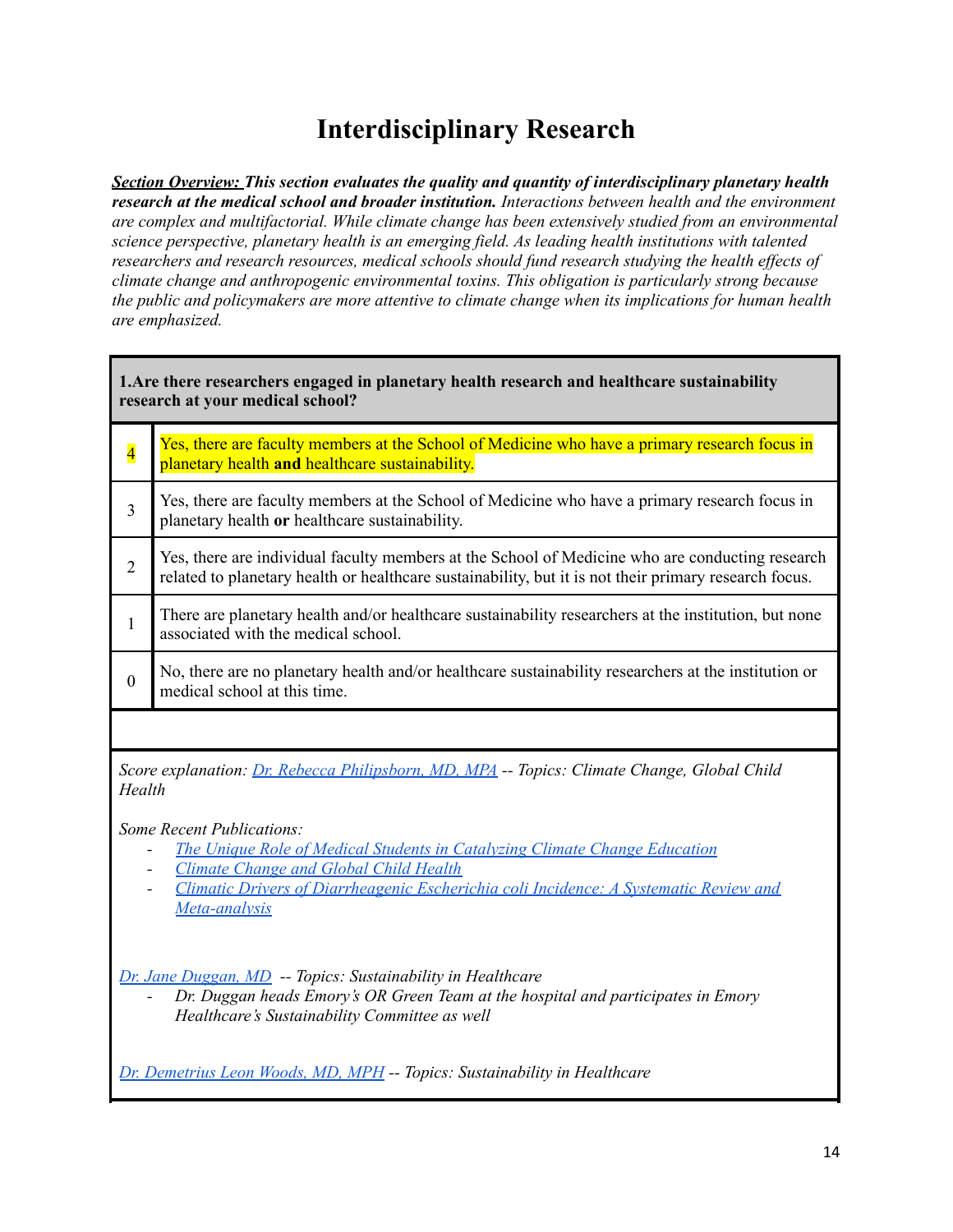*Some Recent Publications:*

- *- Carbon footprint of [robotically-assisted](https://www.researchgate.net/publication/272754671_Carbon_footprint_of_robotically-assisted_laparoscopy_laparoscopy_and_laparotomy_A_comparison) laparoscopy, laparoscopy and laparotomy: A [comparison](https://www.researchgate.net/publication/272754671_Carbon_footprint_of_robotically-assisted_laparoscopy_laparoscopy_and_laparotomy_A_comparison)*
- *- Comparison of the [environmental](https://www.researchgate.net/publication/274624325_Comparison_of_the_environmental_impact_of_commonly_used_surgical_approaches_to_hysterectomy) impact of commonly used surgical approaches to [hysterectomy](https://www.researchgate.net/publication/274624325_Comparison_of_the_environmental_impact_of_commonly_used_surgical_approaches_to_hysterectomy)*

**2. Is there a dedicated department or institute for interdisciplinary planetary health research at your institution?**

|                                                                                                                                                                                                                                                                                                                      | There is at least one dedicated department or institute for interdisciplinary planetary health<br>research.                                               |
|----------------------------------------------------------------------------------------------------------------------------------------------------------------------------------------------------------------------------------------------------------------------------------------------------------------------|-----------------------------------------------------------------------------------------------------------------------------------------------------------|
| $\overline{2}$                                                                                                                                                                                                                                                                                                       | There is not currently a department or institute for interdisciplinary planetary health research, but<br>there are plans to open one in the next 3 years. |
|                                                                                                                                                                                                                                                                                                                      | There is an Occupational and Environmental Health department, but no interdisciplinary<br>department or institute for planetary health research.          |
| $\theta$                                                                                                                                                                                                                                                                                                             | There is no dedicated department or institute.                                                                                                            |
|                                                                                                                                                                                                                                                                                                                      |                                                                                                                                                           |
| Score explanation: https://www.emoryclimatehealthincubator.org/<br>The Emory Climate and Health Research Incubator is an initiative of Climate $@Emory$ , a<br>university-wide effort at <i>Emory University</i> to advance climate change scholarship, teaching,<br>partnership, and engagement at Emory and beyond |                                                                                                                                                           |

**3. Is there a process by which communities disproportionately impacted by climate change and environmental injustice give input or make decisions about the research agenda at your medical school?**

| Yes, there is a process in which community members impacted by climate and environmental injustice have decision-making power in the climate + environmental research agenda. |
|-------------------------------------------------------------------------------------------------------------------------------------------------------------------------------|
| Yes, there is a process in which community members impacted by climate and environmental injustice advise the climate + environmental research agenda.                        |
| No, but there are current efforts to establish a process for community members to advise or make<br>decisions on the research agenda.                                         |
| There is no process, and no efforts to create such a process.                                                                                                                 |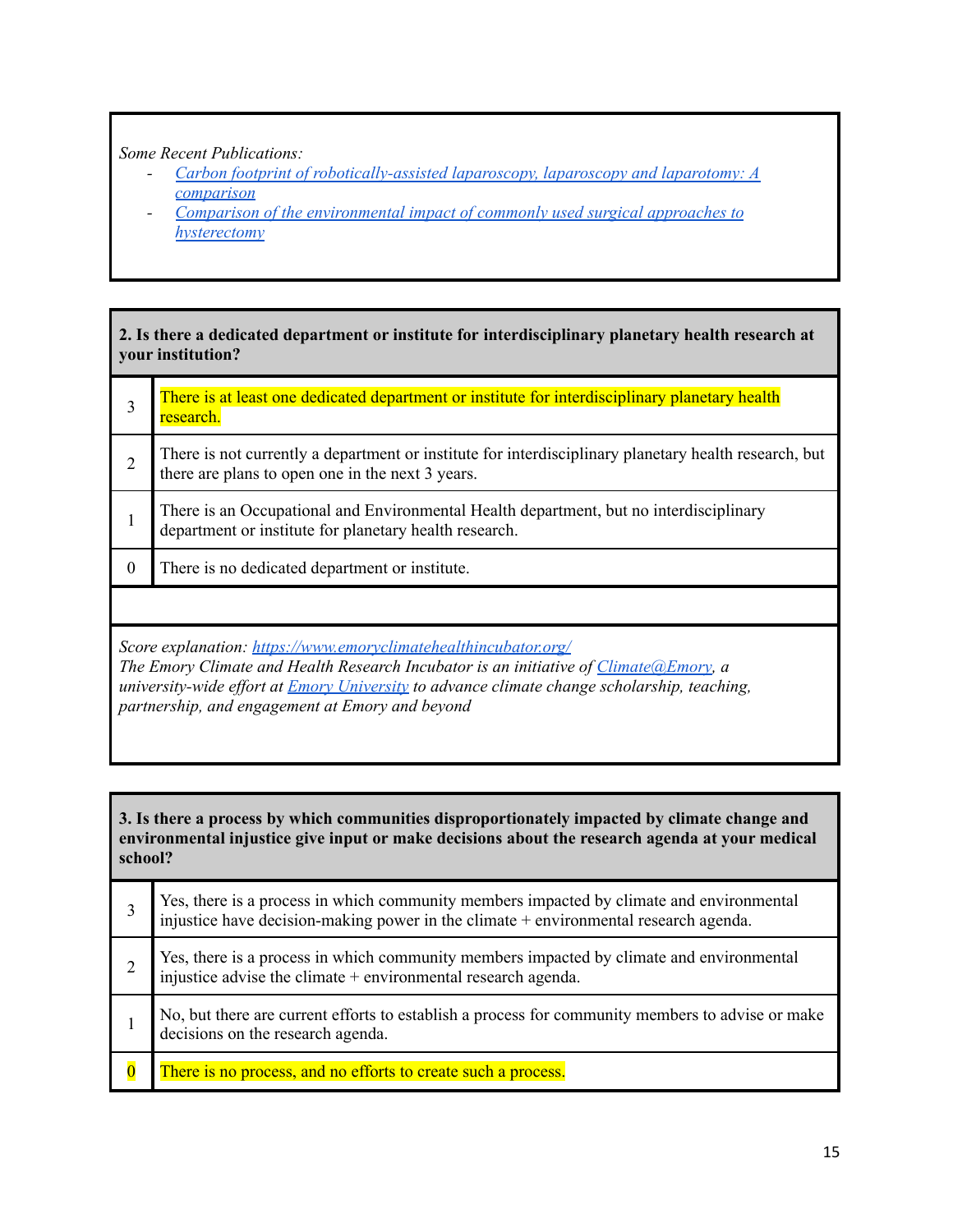*Score explanation: Emory does not currently meet the requirements for this metric.*

| 4. Does your institution have a planetary health website, or a website centralizing various campus<br>resources related to health and the environment? |                                                                                                                                                                                                                                                                                       |
|--------------------------------------------------------------------------------------------------------------------------------------------------------|---------------------------------------------------------------------------------------------------------------------------------------------------------------------------------------------------------------------------------------------------------------------------------------|
| $\overline{3}$                                                                                                                                         | There is an easy-to-use, adequately comprehensive website that centralizes various campus<br>resources related to health and the environment including all of the following: upcoming events,<br>leaders in planetary health at your institution, and relevant funding opportunities. |
| $\mathfrak{D}$                                                                                                                                         | There is a website that attempts to centralize various campus resources related to health and the<br>environment, but it is hard-to-use, not updated, or not adequately comprehensive.                                                                                                |
|                                                                                                                                                        | The institution has an Office of Sustainability website that includes some resources related to<br>health and the environment.                                                                                                                                                        |
| $\Omega$                                                                                                                                               | There is no website.                                                                                                                                                                                                                                                                  |
|                                                                                                                                                        |                                                                                                                                                                                                                                                                                       |
| Score explanation: Emory has a website devoted environment and sustainability on campus and within<br>the Atlanta community: $Emory$ -- Sustainability |                                                                                                                                                                                                                                                                                       |

| 5. Has your institution recently hosted a conference or symposium on topics related to planetary<br>health?                                                                                           |                                                                                                                                                                            |
|-------------------------------------------------------------------------------------------------------------------------------------------------------------------------------------------------------|----------------------------------------------------------------------------------------------------------------------------------------------------------------------------|
| $\overline{\mathbf{4}}$                                                                                                                                                                               | Yes, the institution has hosted more than one conference or symposium on topics related to<br>planetary health in the past year, including at least one on climate change. |
| 3                                                                                                                                                                                                     | Yes, the institution has hosted one conference or symposium on topics related to planetary health<br>in the past year.                                                     |
| $\overline{2}$                                                                                                                                                                                        | Yes, the institution has hosted a conference on topics related to planetary health in the past three<br>years.                                                             |
| 1                                                                                                                                                                                                     | The institution has not hosted any conferences directly, but they have provided financial support<br>for a local planetary health event.                                   |
| $\Omega$                                                                                                                                                                                              | No, the institution has not hosted a conference on topics related to planetary health in the past<br>three years.                                                          |
|                                                                                                                                                                                                       |                                                                                                                                                                            |
| Score explanation: Yes. Emory hosted a virtual climate change & health elective and symposium<br>offered in May 2020. Lectures and discussions can be found compiled here! In addition, in 2019 Emory |                                                                                                                                                                            |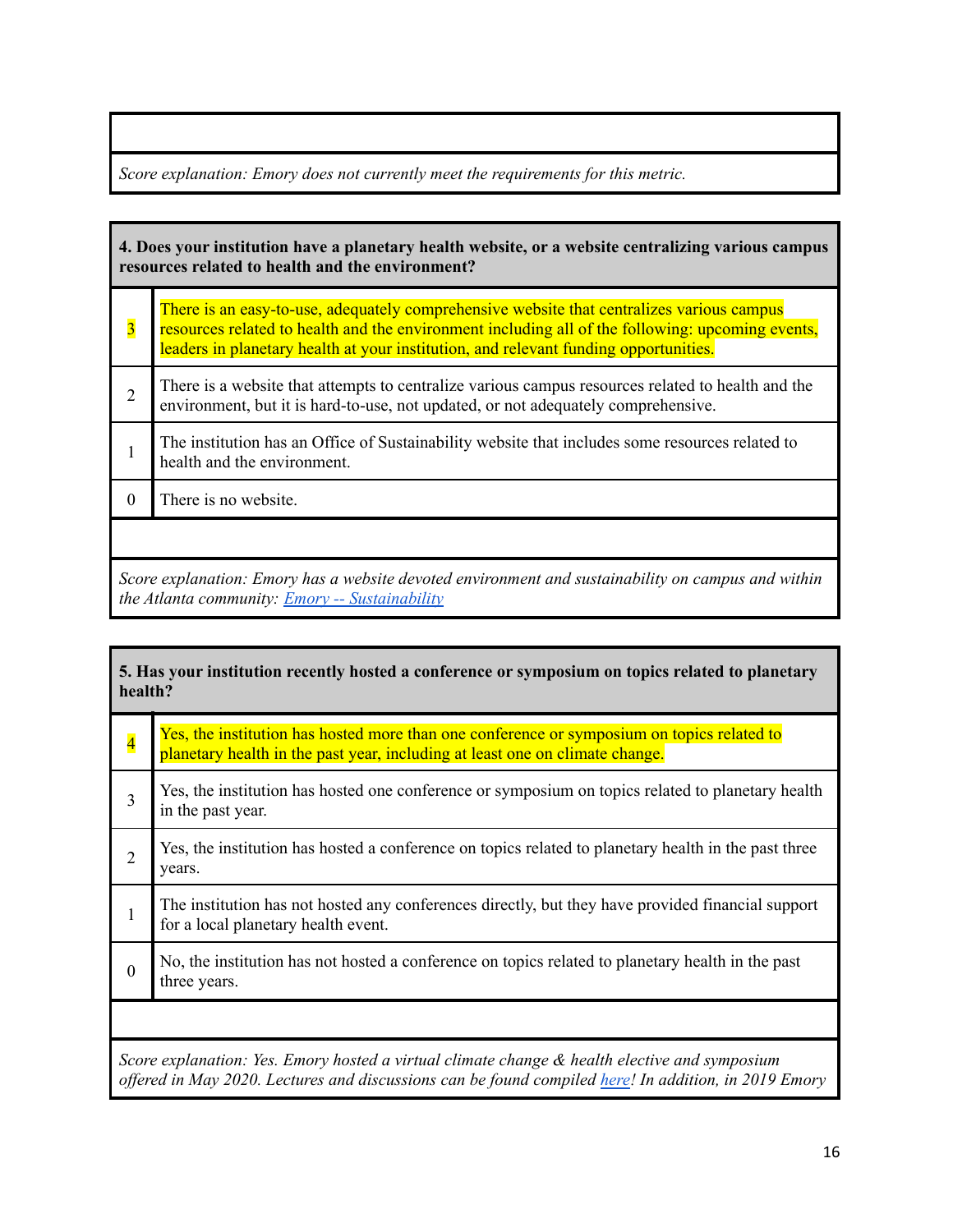*hosted the Georgia Climate Conference, which answered questions regarding what a changing climate means to Georgia — and how to address the changing climate and health impacts in Georgia.*

| 6. Has your institution or medical school joined the Planetary Health Alliance and/or the Global<br><b>Consortium on Climate and Health Education?</b>                                      |                                                                                                                                                                             |
|---------------------------------------------------------------------------------------------------------------------------------------------------------------------------------------------|-----------------------------------------------------------------------------------------------------------------------------------------------------------------------------|
|                                                                                                                                                                                             | Yes, the medical school has joined the Planetary Health Alliance and/or the Global Consortium<br>on Climate and Health Education.                                           |
|                                                                                                                                                                                             | Yes, the institution has joined the Planetary Health Alliance and/or the Global Consortium on<br>Climate and Health Education, but the medical school specifically has not. |
|                                                                                                                                                                                             | No, the institution has not joined the Planetary Health Alliance or the Global Consortium on<br>Climate and Health Education.                                               |
|                                                                                                                                                                                             |                                                                                                                                                                             |
| Score explanation: Emory is a member of both PHA (Emory University as a whole) and Global<br>Consortium on Climate and Health Education (Specifically Emory University School of Medicine). |                                                                                                                                                                             |

#### **Section Total (16 out of 19) 84.2%**

*Are there additional research resources of ered at your medical school or institution not yet asked about that you would like to describe? If so, please do so below.*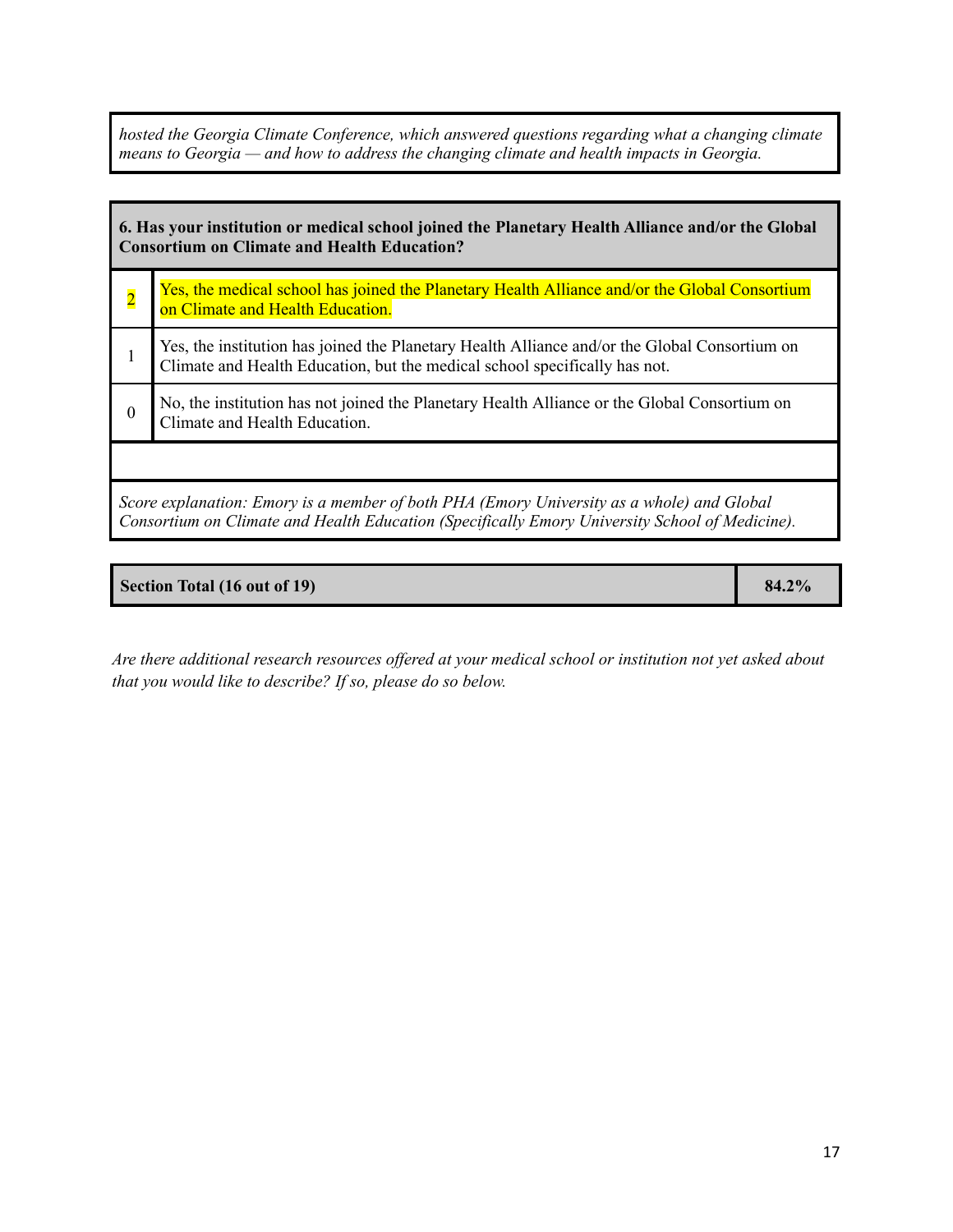## **Community Outreach and Advocacy**

*Section Overview: This section evaluates medical school engagement in community outreach and advocacy ef orts associated with planetary health. Researching and teaching planetary health is necessary but not suf icient. It is critical that institutions also directly engage with communities most af ected by environmental health harms. Although climate change is a problem largely created by those with power and resources, its impacts fall disproportionately on under-resourced populations and communities of color. Institutions should partner with local communities af ected by climate change and pollution to share information about environmental health threats, advocate together for change, and provide opportunities for students to be a part of this work.*

| 1. Does your medical school partner with community organizations to promote planetary and<br>environmental health?                                                                                                                                                                                                                                                     |                                                                                                                                       |
|------------------------------------------------------------------------------------------------------------------------------------------------------------------------------------------------------------------------------------------------------------------------------------------------------------------------------------------------------------------------|---------------------------------------------------------------------------------------------------------------------------------------|
| $\overline{3}$                                                                                                                                                                                                                                                                                                                                                         | Yes, the medical school meaningfully partners with multiple community organizations to promote<br>planetary and environmental health. |
| 2                                                                                                                                                                                                                                                                                                                                                                      | Yes, the medical school meaningfully partners with one community organization to promote<br>planetary and environmental health.       |
|                                                                                                                                                                                                                                                                                                                                                                        | The institution partners with community organizations, but the medical school is not part of that<br>partnership.                     |
| $\theta$                                                                                                                                                                                                                                                                                                                                                               | No, there is no such meaningful community partnership.                                                                                |
|                                                                                                                                                                                                                                                                                                                                                                        |                                                                                                                                       |
| Score explanation: Yes, our student-led interest group and curriculum advisors have partnered with<br>Emory's core Longitudinal Community Learning and Social Medicine core class to add numerous<br>community sites addressing Environmental Justice including but not limited to relationships with<br>Emory Farmworker Project and Emory's Urban Health Initiative. |                                                                                                                                       |

| 2. Does your medical school offer community-facing courses or events regarding planetary<br>health? |                                                                                                                                                           |
|-----------------------------------------------------------------------------------------------------|-----------------------------------------------------------------------------------------------------------------------------------------------------------|
| $\overline{\mathbf{3}}$                                                                             | The medical school offers community-facing courses or events at least once every year.                                                                    |
| 2                                                                                                   | The medical school offers courses or events open to the community at least once per year, but<br>they are not primarily created for a community audience. |
|                                                                                                     | The institution has offered community-facing courses or events, but the medical school was not<br>involved in planning those courses or events.           |
| $\boldsymbol{0}$                                                                                    | The medical school has not offered such community-facing courses or events.                                                                               |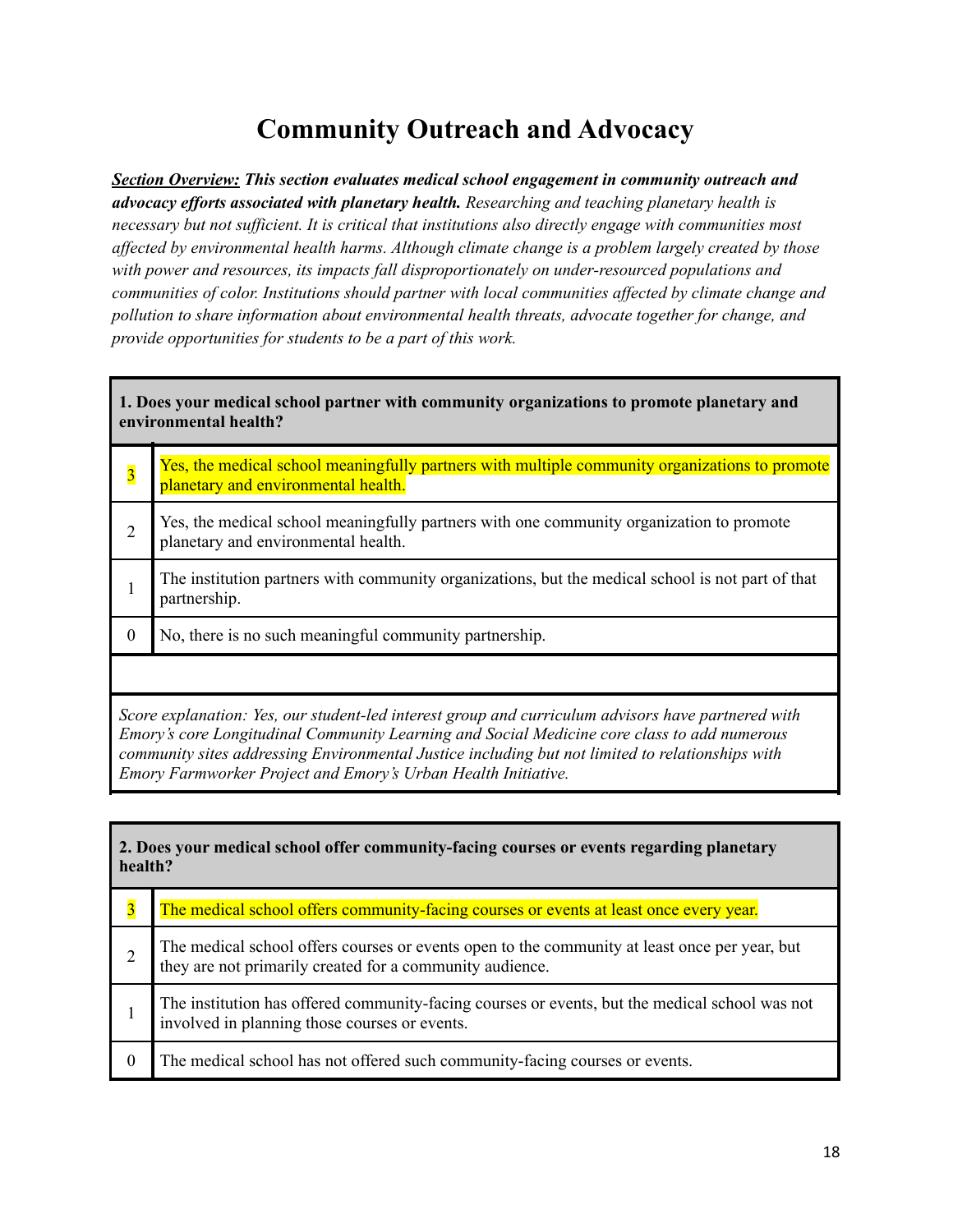*Score explanation: Emory hosts [Climate](https://climatetalks.emorydomains.org/webinars/) Talks, an ongoing webinar series that is community-facing in* that it is open to the public and recordings are available on youtube. The next lecture is scheduled for Tuesday, April 13 at 10:00 a.m. (EDT) and is one of four episodes from the lecture series that have *taken place thus far in 2021.*

**3. Does your medical school have regular coverage of issues related to planetary health and/or sustainable healthcare in university update communications?**

| Yes, all students regularly receive communication updates dedicated to planetary health and/or<br>sustainable healthcare. |
|---------------------------------------------------------------------------------------------------------------------------|
| Yes, planetary health and/or sustainable healthcare topics are sometimes included in communication updates.               |
| Students do not regularly receive communications about planetary health or sustainable<br>healthcare.                     |
|                                                                                                                           |

*Score explanation: Yes, we have monthly email updates regarding coverage of issues related to sustainability and planetary health from our Of ice of Sustainability. Moreover, these topics are covered in Emory's on-campus magazine,"Emory Magazine": Emory [Magazine](https://www.emory.edu/EMORY_MAGAZINE/search.html?output=xml_no_dtd&filter=0&proxystylesheet=homepage&site=emory_magazine&q=climate&search=Search) - Climate***.**

| 4. Does the medical school offer continuing medical education (CME) courses that address<br>planetary health and/or sustainable healthcare? |                                                                                                                                                                                           |
|---------------------------------------------------------------------------------------------------------------------------------------------|-------------------------------------------------------------------------------------------------------------------------------------------------------------------------------------------|
| $\overline{2}$                                                                                                                              | Yes, multiple in-person or online CME courses relating to planetary health and/or sustainable<br>healthcare are offered, including at least one with a primary focus of planetary health. |
|                                                                                                                                             | Yes, one in-person or online CME course related to planetary health and/or sustainable healthcare<br>is offered.                                                                          |
| $\theta$                                                                                                                                    | There are no CME courses on planetary health or sustainable healthcare topics.                                                                                                            |
|                                                                                                                                             |                                                                                                                                                                                           |
| Score explanation: Up until this year Emory has not provided any CME courses addressing climate                                             |                                                                                                                                                                                           |

*change. However, Emory is excited to of er a newly developed post-graduate course in the spring of 2021 directed by Dr. Rebecca Philipsborn, MD, MPA.*

**5. Do hospitals affiliated with your medical school have accessible educational materials for patients about environmental health exposures?**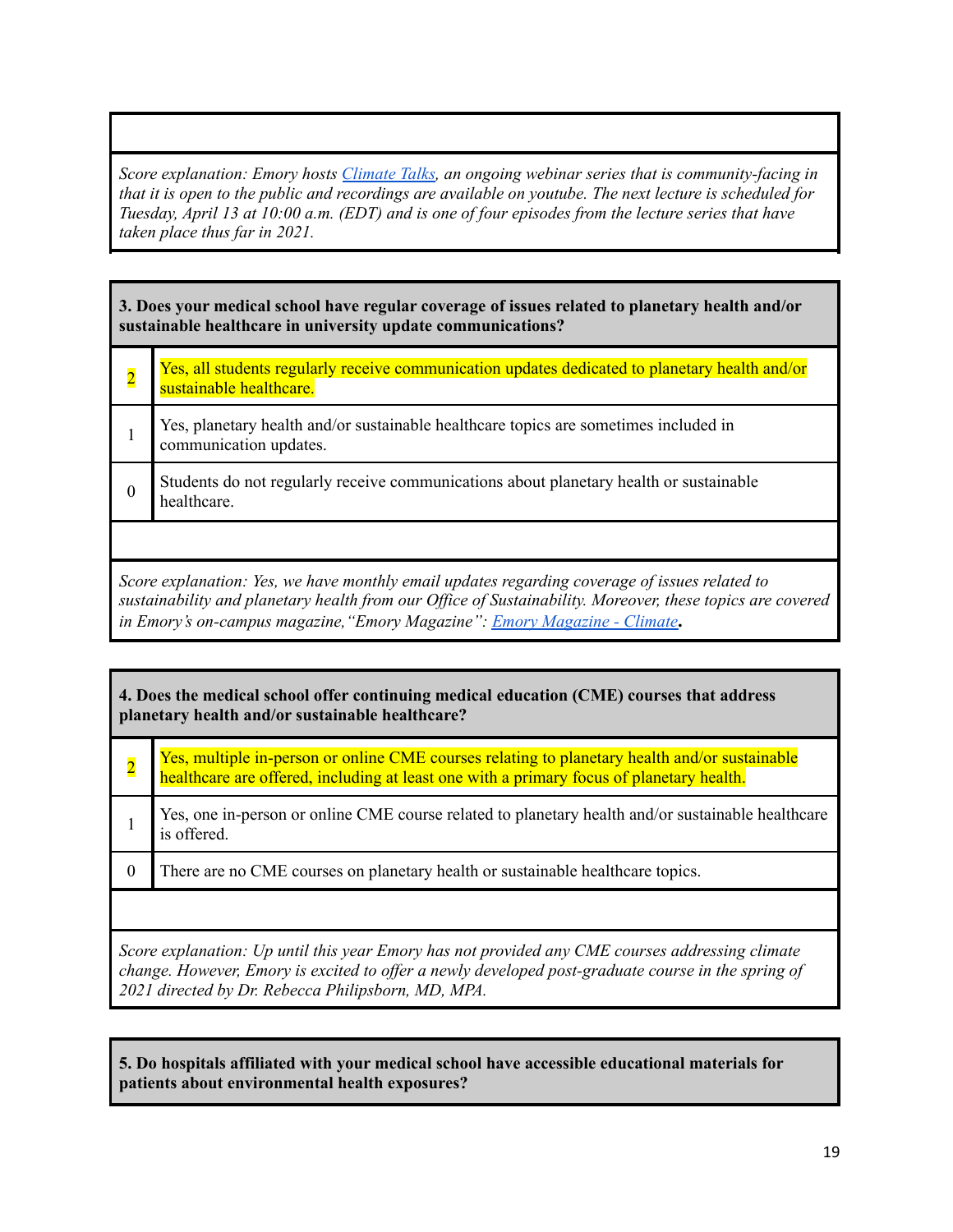|                                                                         | Yes, all affiliated hospitals have accessible educational materials for patients. |
|-------------------------------------------------------------------------|-----------------------------------------------------------------------------------|
|                                                                         | Some affiliated hospitals have accessible educational materials for patients.     |
| $\overline{\mathbf{0}}$                                                 | No affiliated medical centers have accessible educational materials for patients. |
|                                                                         |                                                                                   |
| Score explanation: This metric is not currently met by Emory University |                                                                                   |

**6. Do hospitals affiliated with your medical school have accessible educational materials for patients about climate change and health impacts?**

- 2 Yes, all affiliated hospitals have accessible educational materials for patients.
- 1 Some affiliated hospitals have accessible educational materials for patients.
- 0 No affiliated hospitals have accessible educational materials for patients.

*Score explanation: This metric is not currently met by Emory University*

*Are there additional community engagement and advocacy resources of ered at your medical school or institution not yet asked about that you would like to describe? If so, please do so below.*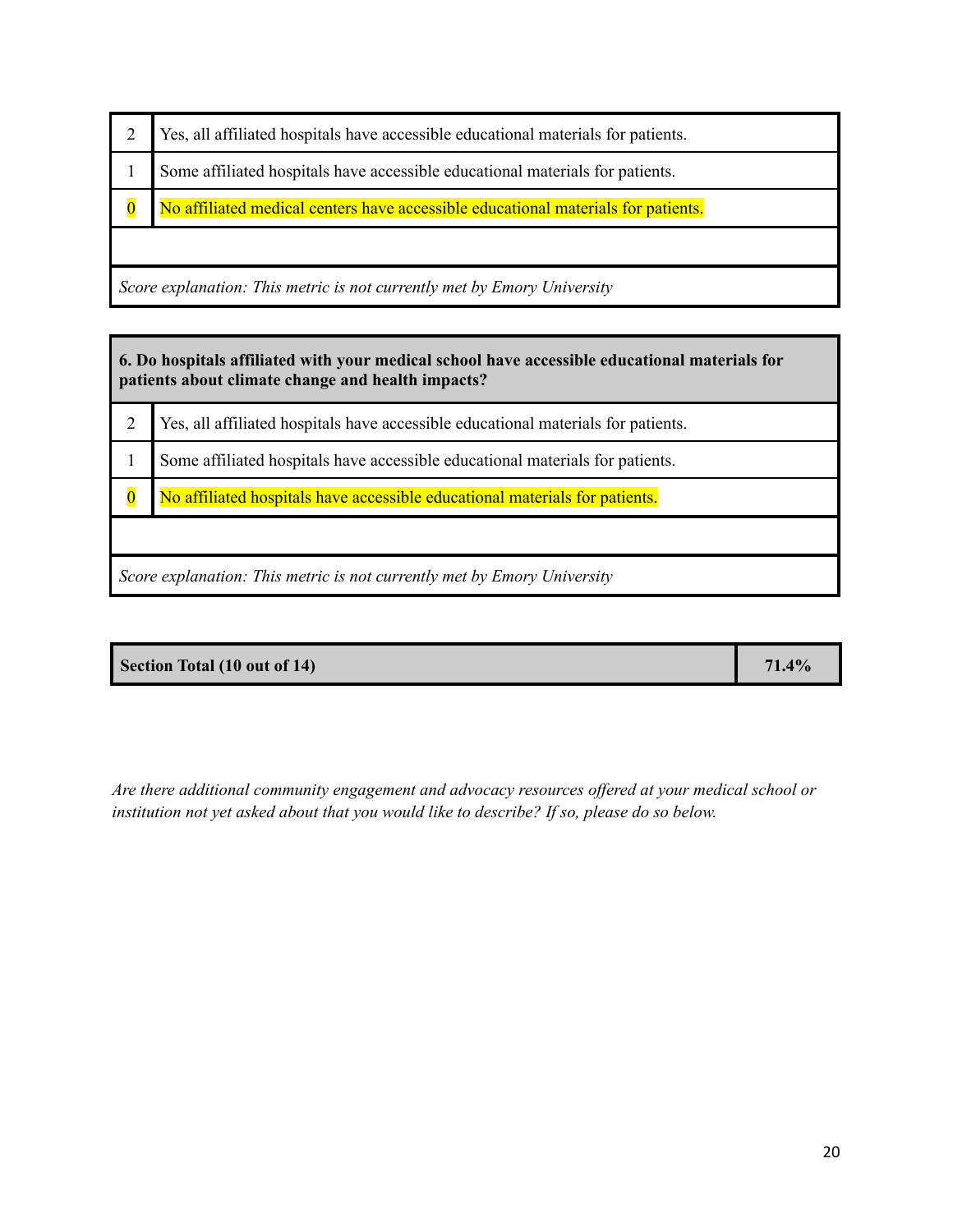# **Support for Student-Led Planetary Health Initiatives**

*Section Overview: This section evaluates institutional support for student-led planetary health initiatives, such as funding, fellowships, programming, and student groups. Planetary health is a young* field and, as young people facing a future deeply shaped by climate change, students are often some of the *first at an institution to engage with it. Institutions should provide support for students to engage in sustainability quality improvement (QI) initiatives, discover mentors in their area of interest, and receive funding for planetary health projects.*

| 1. Does your institution offer support for medical students interested in enacting a sustainability<br>initiative? |                                                                                                                                                                                                                                                                                                                                                                                                                                                                                        |
|--------------------------------------------------------------------------------------------------------------------|----------------------------------------------------------------------------------------------------------------------------------------------------------------------------------------------------------------------------------------------------------------------------------------------------------------------------------------------------------------------------------------------------------------------------------------------------------------------------------------|
| $\overline{2}$                                                                                                     | Yes, the institution offers grants available to medical students for students to enact sustainability<br>initiatives.                                                                                                                                                                                                                                                                                                                                                                  |
| 1                                                                                                                  | The medical school encourages sustainability QI projects (to fulfill clerkship or longitudinal<br>requirements) and offers resources to help students succeed in these projects, but there is no<br>student funding available.                                                                                                                                                                                                                                                         |
| $\theta$                                                                                                           | No, the institution does not offer opportunities or support for sustainability initiatives.                                                                                                                                                                                                                                                                                                                                                                                            |
|                                                                                                                    |                                                                                                                                                                                                                                                                                                                                                                                                                                                                                        |
|                                                                                                                    | Score explanation: Student-Led sustainability initiatives are well-supported by Emory. The University<br>offers a General Sustainability and Social Justice Incentives Fund through the Office of Sustainability.<br>This fund allows all Emory and Emory Healthcare students, faculty and staff to request up to \$3,000<br>for any project or research related to sustainability at Emory and the intersections of sustainability and<br>social justice via application every April. |

| 2. Does your institution offer opportunities for medical students to do research related to<br>planetary health and/or sustainable healthcare? |                                                                                                                                                       |
|------------------------------------------------------------------------------------------------------------------------------------------------|-------------------------------------------------------------------------------------------------------------------------------------------------------|
| $3*$                                                                                                                                           | The institution offers an explicit paid fellowship for medical students to do research related to<br>planetary health and/or sustainable healthcare.  |
| $\overline{2}$                                                                                                                                 | The institution offers paid research opportunities for students and planetary health/sustainable<br>healthcare projects would be considered eligible. |
|                                                                                                                                                | There are unfunded research opportunities for students to perform research related to planetary<br>health/sustainable healthcare.                     |
| 0                                                                                                                                              | There are no opportunities for students to receive funding for planetary health/sustainable<br>healthcare research.                                   |
|                                                                                                                                                |                                                                                                                                                       |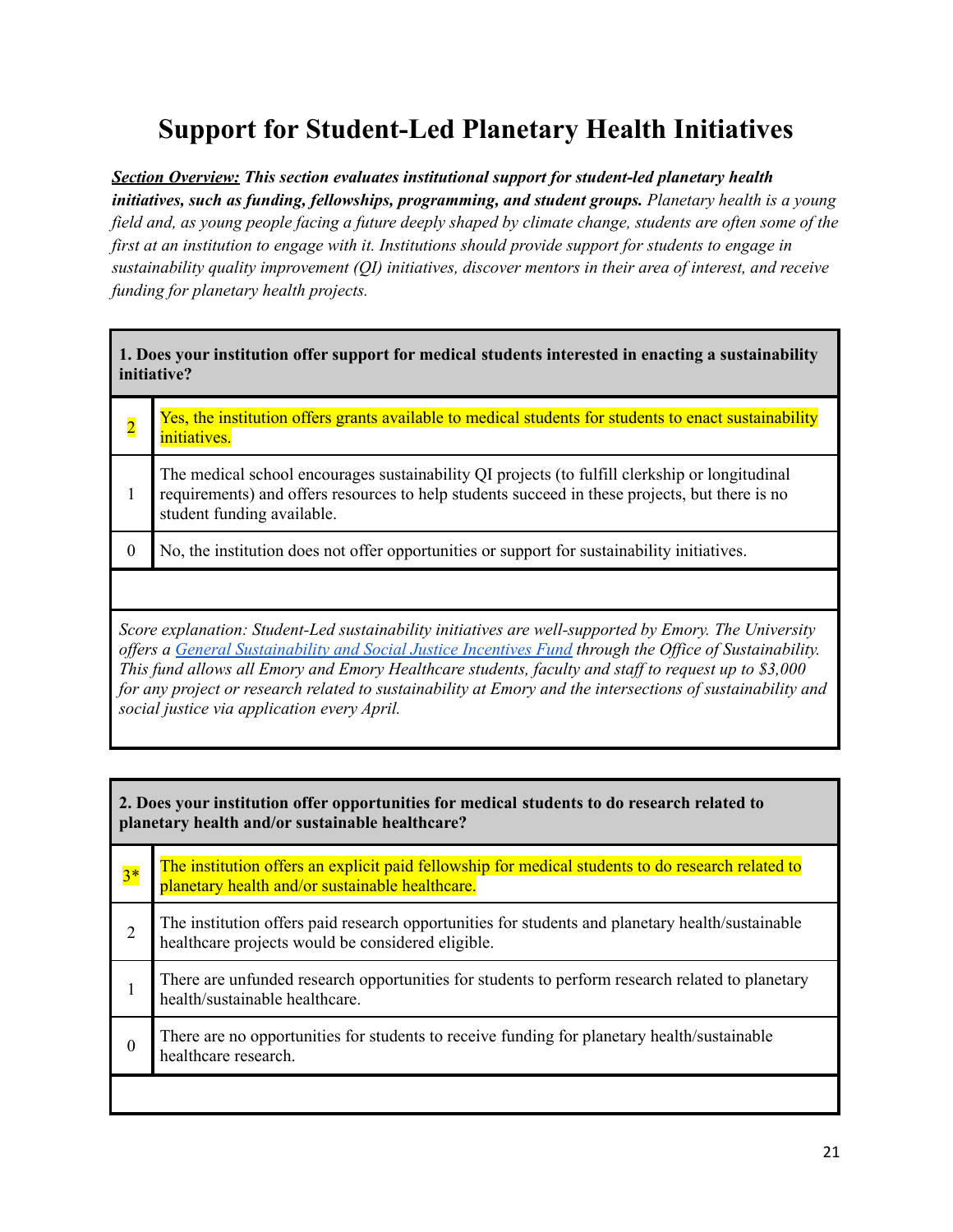*Score explanation: The General [Sustainability](https://sustainability.emory.edu/get-involved/funding-opportunities/) and Social Justice Incentives Fund of ered by Emory's Sustainability Of ice, as noted in the first question of this section, will also fund planetary health and/or sustainable healthcare research initiatives. This funding is explicitly meant for research pertaining to planetary health and/or sustainable healthcare.*

*Moreover, Emory medical students can obtain funding for planetary health and/or sustainable healthcare research through the* Emory Primary Care [Consortium](http://whsc.emory.edu/patientcare/epcc/grant-sponsorship-opportunities/grants%20.html) Grants*. These grants provide*  $$10,000$  each fiscal year in grants of up to  $$2,500$  to support any Emory-affiliated project that involves *research, quality improvement, advocacy, development of clinical decision support tools, or educational activities in support of advancements in primary care. In the the application criteria it is stated, "Project topics may center around patient safety, innovations in healthcare delivery, addressing disparities in healthcare, etc." Upon review, research pertaining to sustainability and planetary health would fall under healthcare disparities and/or patient safety. Moreover, it has been acknowledged that projects pertaining to public and environmental health have been conducted in the past. Any Emory student, resident, or faculty member (including VA faculty with an Emory appointment) may apply.*

*In more rare cases, graduate students who opt to take environmental health courses at the undergraduate campus are eligible to apply for the Lester and Turner [Grants](http://envs.emory.edu/home/undergraduate/scholarships-awards-grants/lester-turner-grants.html).*

**3. Does the medical school have a webpage where medical students can find specific information related to planetary health and/or sustainable healthcare activities and mentors within the medical school? For example, projects achieved, current initiatives underway at the medical school and/or contact of information of potential mentors.**

| The medical school has a webpage with specific information related to planetary health or<br>sustainable healthcare that includes up-to-date information on relevant initiatives and contact<br>information of potential mentors. |
|-----------------------------------------------------------------------------------------------------------------------------------------------------------------------------------------------------------------------------------|
| There is a medical school webpage that features some information on projects and mentors within<br>planetary health and sustainable healthcare within the medical school, but it lacks key<br>information.                        |
| There is no medical-school specific webpage for locating planetary health and/or sustainable<br>healthcare projects or mentors.                                                                                                   |

*Score explanation: Yes, Emory has a website dedicated to planetary health and/or sustainable healthcare activities and mentors within the medical school and outside of the medical school. It can be found at this site: [http://climate.emory.edu/bios/index.html.](http://climate.emory.edu/bios/index.html) Additional initiatives can be found [here](https://sustainability.emory.edu/initiatives/air-climate/) under the "Initiatives" tab.*

**4. Does your medical school have funded, registered student groups dedicated towards fostering a culture of planetary health engagement, scholarship, and advocacy on campus, supported by faculty advisors?**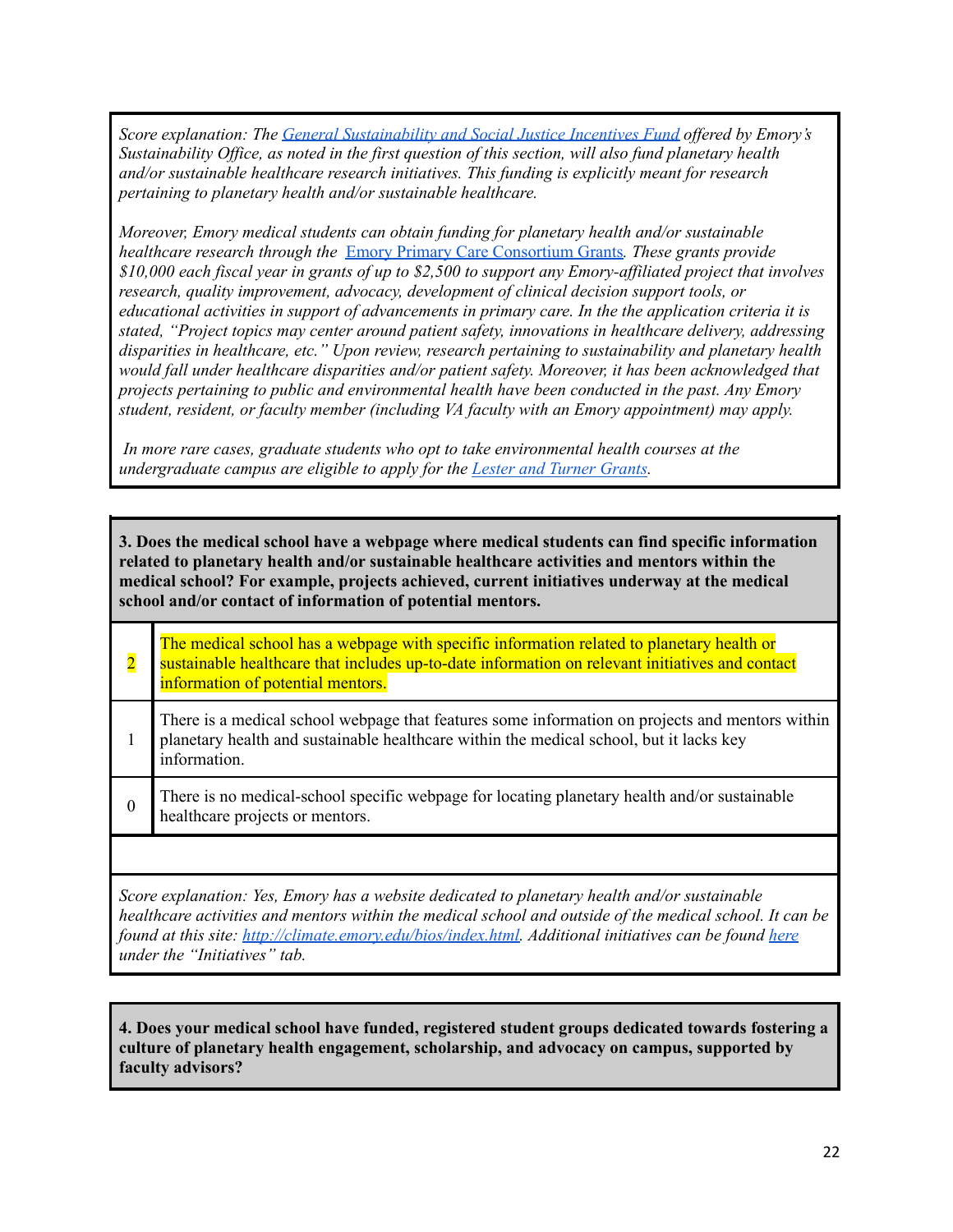| $\overline{2}$                                                                              | Yes, there is a funded student organization with faculty support at my medical school dedicated to<br>planetary health or sustainability in healthcare.                 |
|---------------------------------------------------------------------------------------------|-------------------------------------------------------------------------------------------------------------------------------------------------------------------------|
|                                                                                             | Yes, there is a student organization at my medical school dedicated to planetary health or<br>sustainability in healthcare but it lacks faculty support and/or funding. |
| $\theta$                                                                                    | No, there is not a student organization at my institution dedicated to planetary health or<br>sustainability in healthcare.                                             |
|                                                                                             |                                                                                                                                                                         |
| Score explanation: Yes! MSCA -- Medical Students for Climate Action is the relatively newly |                                                                                                                                                                         |

*Score explanation: Yes! MSCA -- Medical Students for Climate Action is the relatively newly established student-led organization that worked on completing this report card. We can be reached via [Twitter](https://twitter.com/emorymsca?lang=en) or via direct contact with Ben Rabin [\(benjamin.mark.rabin@emory.edu\)](mailto:benjamin.mark.rabin@emory.edu) or via Emaline Laney [\(emaline.bryant.laney@emory.edu\)](mailto:emaline.bryant.laney@emory.edu).*

**5. Is there a student liaison representing sustainability interests who serves on a medical school or institutional decision-making council to advocate for sustainability best practices?**

- 1 Yes, there is a student representative that serves on a medical school or institutional decision-making council.
- 0 No, there is no such student representative.

*Score explanation: Emaline Laney and Ben Rabin are student liaisons who both sit on the Emory Healthcare Sustainability Council and help advise the medical school regarding sustainability practices.*

| 6. In the past year, has the institution had one or more co-curricular planetary health programs<br>or initiatives in the following categories? (1 point each) |                                                                                                                                                                                                                                                                       |
|----------------------------------------------------------------------------------------------------------------------------------------------------------------|-----------------------------------------------------------------------------------------------------------------------------------------------------------------------------------------------------------------------------------------------------------------------|
|                                                                                                                                                                | Projects where students are able to gain experience in organic agriculture and sustainable food<br>systems, such as gardens, farms, community supported agriculture (CSA), fishery programs, or<br>urban agriculture projects.                                        |
|                                                                                                                                                                | Panels, speaker series, or similar events related to planetary health that have students as an<br>intended audience.                                                                                                                                                  |
|                                                                                                                                                                | Events in which students learn directly from members of a local environmental justice<br>community about the climate and environmental challenges they face, and how health<br>professionals can partner with their community to address these exposures and impacts. |
|                                                                                                                                                                | Cultural arts events, installations or performances related to planetary health that have students as<br>an intended audience.                                                                                                                                        |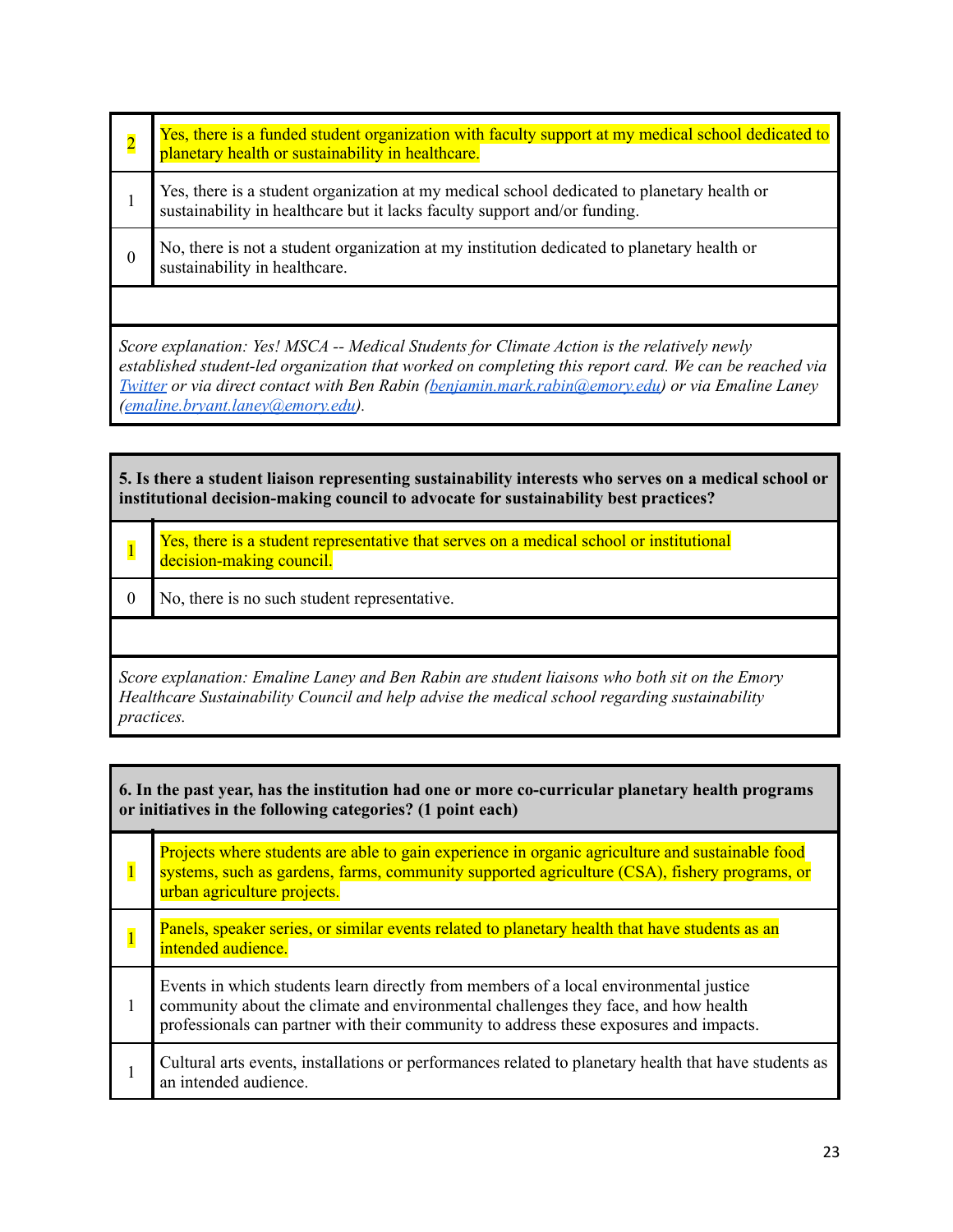| $\overline{\mathbf{1}}$                                                                                                                                                                                                                                                 | Local volunteer opportunities related to building community resilience to anthropogenic<br>environmental impacts.                                                                                                                                                                                                        |  |  |
|-------------------------------------------------------------------------------------------------------------------------------------------------------------------------------------------------------------------------------------------------------------------------|--------------------------------------------------------------------------------------------------------------------------------------------------------------------------------------------------------------------------------------------------------------------------------------------------------------------------|--|--|
| $\mathbf{1}$                                                                                                                                                                                                                                                            | Wilderness or outdoors programs (e.g., that organize hiking, backpacking, kayaking, or other<br>outings for students) that follow Leave No Trace principles.                                                                                                                                                             |  |  |
|                                                                                                                                                                                                                                                                         |                                                                                                                                                                                                                                                                                                                          |  |  |
|                                                                                                                                                                                                                                                                         | Score explanation: Emory's list of offerings for the various categories listed above:                                                                                                                                                                                                                                    |  |  |
|                                                                                                                                                                                                                                                                         | Garden: The medical school has a community garden that helps cultivate food and community on<br>Emory's campus! The <b>Educational Gardens</b> on campus are maintained by teams of Emory community<br>members and are located all over campus<br>(https://sustainability.emory.edu/event/med-school-garden/2019-09-23/) |  |  |
| Conferences, speaker series, symposia, or similar events: <i>Emory hosted a virtual climate change &amp;</i><br>health elective offered in May 2020 for medical students, faculty, and community members throughout<br>the world.                                       |                                                                                                                                                                                                                                                                                                                          |  |  |
|                                                                                                                                                                                                                                                                         | <b>Local volunteer opportunities:</b> <i>Emory offers numerous opportunities to engage with</i> developing<br>community resilience to anthropogenic environmental impacts. A few will be listed below:                                                                                                                   |  |  |
|                                                                                                                                                                                                                                                                         | <b>Rollins Environmental Health Action Committee</b>                                                                                                                                                                                                                                                                     |  |  |
| REHAC's mission is to encourage students to make environmentally friendly decisions in their daily<br>lives and raise awareness about environmental justice issues in our community and around the world.                                                               |                                                                                                                                                                                                                                                                                                                          |  |  |
| <b>Slow Food Emory</b>                                                                                                                                                                                                                                                  |                                                                                                                                                                                                                                                                                                                          |  |  |
| Slow Food Emory promotes conversations and appreciation for good, clean, and fair food through<br>volunteer workdays, cooking demonstrations, and other community events with the goal of making<br>sustainable food adaptable and accessible for Emory students.       |                                                                                                                                                                                                                                                                                                                          |  |  |
| <b>Student Sustainability Forum</b>                                                                                                                                                                                                                                     |                                                                                                                                                                                                                                                                                                                          |  |  |
| Emory's Student Sustainability Forum is a group of student leaders from sustainability-related<br>organizations, student publications, and student governmental associations who collaborate and learn<br>about broader campus and community sustainability initiatives |                                                                                                                                                                                                                                                                                                                          |  |  |
|                                                                                                                                                                                                                                                                         |                                                                                                                                                                                                                                                                                                                          |  |  |
|                                                                                                                                                                                                                                                                         |                                                                                                                                                                                                                                                                                                                          |  |  |
|                                                                                                                                                                                                                                                                         | Section Total (13 out of 15)<br>86.7%                                                                                                                                                                                                                                                                                    |  |  |
|                                                                                                                                                                                                                                                                         |                                                                                                                                                                                                                                                                                                                          |  |  |

 $\overline{\phantom{a}}$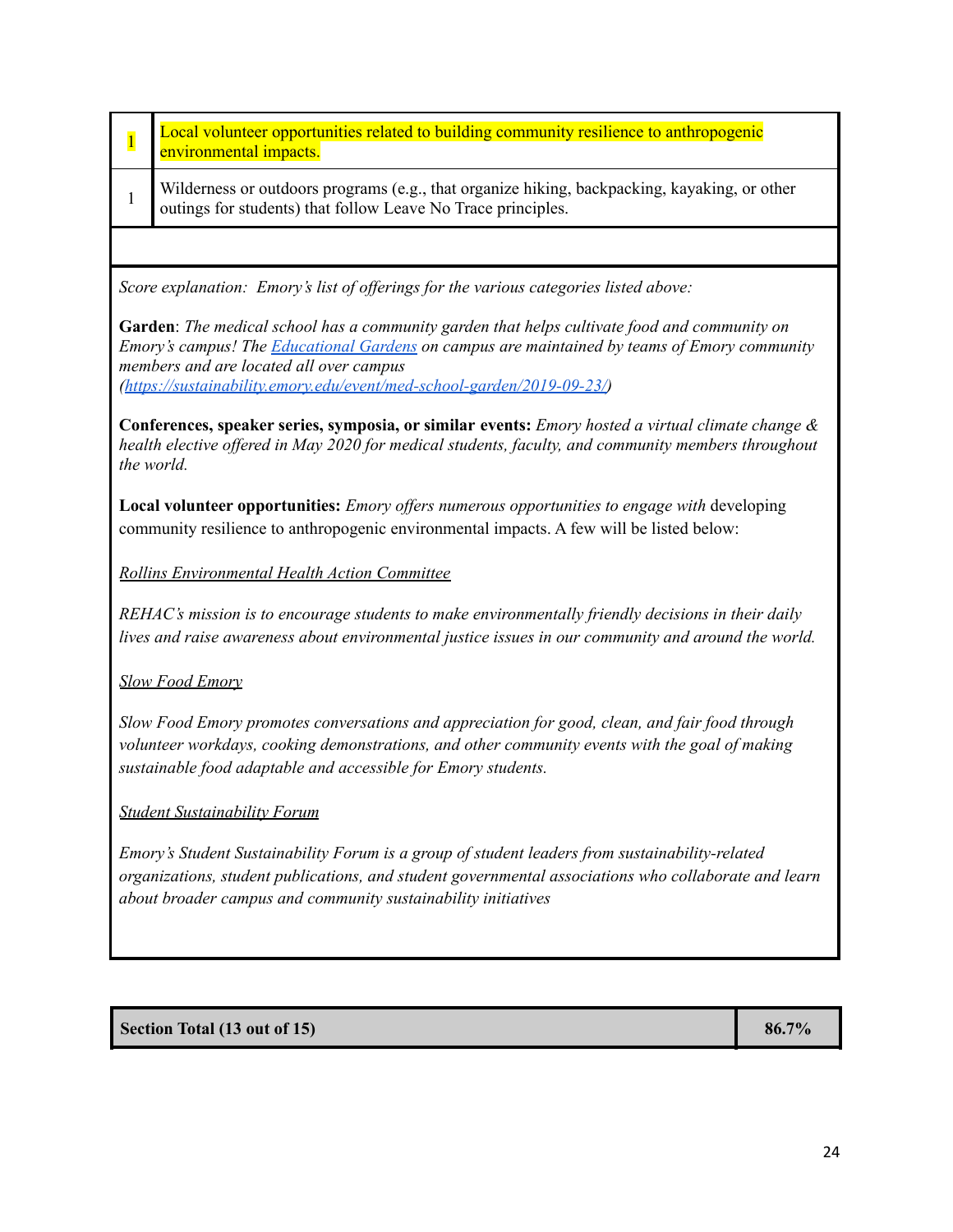# **Campus Sustainability**

*Section Overview: This section evaluates the support and engagement in sustainability initiatives by the medical school and/or institution. The healthcare industry is a major contributor to greenhouse gas emissions as well as pollution that harms local, regional, and global ecosystems. While healthcare is, by nature, a resource-intensive endeavor, the healthcare sector is well poised to lead the world to a more sustainable future. This will involve scrutinizing every aspect of how our systems operate, from where we source our energy, to how we build our infrastructure, to what companies we invest in. Our medical schools, clinics, and hospitals must set the standard for sustainable practices, and show other sectors what is possible when it comes to minimizing environmental impact.*

| $\overline{3}$                                                                                                                                                                                             | Yes, there is an Office of Sustainability with multiple full-time staff dedicated to campus<br>sustainability. If the Office of Sustainability serves the entire campus, there is at least one<br>designated staff member for sustainability at the hospital and/or medical school. |
|------------------------------------------------------------------------------------------------------------------------------------------------------------------------------------------------------------|-------------------------------------------------------------------------------------------------------------------------------------------------------------------------------------------------------------------------------------------------------------------------------------|
| 2                                                                                                                                                                                                          | There is an Office of Sustainability with one or more full-time staff dedicated to campus<br>sustainability, but no specific staff member in charge of medical school and/or hospital<br>sustainability.                                                                            |
| $\mathbf{I}$                                                                                                                                                                                               | There are no salaried sustainability staff, but there is a sustainability task force or committee                                                                                                                                                                                   |
| $\Omega$                                                                                                                                                                                                   | There are no staff members or task force responsible for overseeing campus sustainability                                                                                                                                                                                           |
|                                                                                                                                                                                                            |                                                                                                                                                                                                                                                                                     |
| Score explanation: Emory has an Office of Sustainability that is responsible for University-Wide<br>sustainability. However, the School of Medicine has a designated sustainability liaison (Shelby Smith) |                                                                                                                                                                                                                                                                                     |

*who directly oversees sustainable initiatives at the School of Medicine through the department of Continuing Medical Education.*

| 2. Does your medical school and/or institution have a stated goal of carbon neutrality by 2050? |                                                                                                                                               |
|-------------------------------------------------------------------------------------------------|-----------------------------------------------------------------------------------------------------------------------------------------------|
| $4*$                                                                                            | The medical school is already carbon neutral.                                                                                                 |
| $\overline{\mathbf{3}}$                                                                         | Yes, there is a stated carbon neutrality goal and the medical school has a well-defined and<br>adequate plan in place to achieve this goal.   |
|                                                                                                 | Yes, there is a stated carbon neutrality goal, but the medical school has not created a plan to reach<br>that goal or the plan is inadequate. |
|                                                                                                 | There is a CO2 emission reduction goal, but it is not one of carbon neutrality.                                                               |
| $\theta$                                                                                        | There is no stated goal for reduction of CO2 emissions.                                                                                       |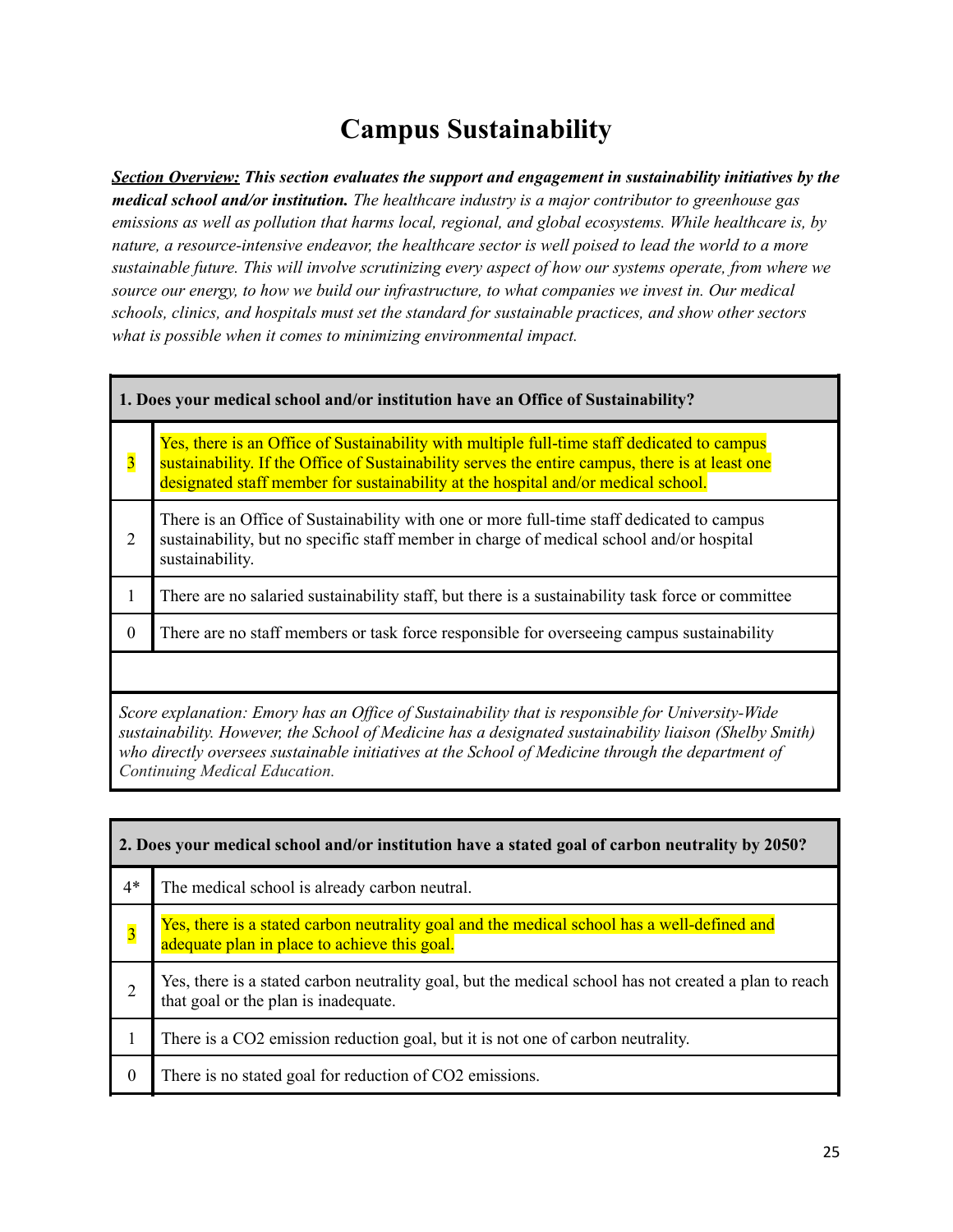*Score explanation: Emory University has stated carbon neutrality goals and the medical school falls under that umbrella. "Emory's goal is to reduce total GHG emissions 45% by 2030 and reach net zero emissions by 2050, from a 2010 baseline." Further, Emory is committed to achieving carbon neutral construction for all new buildings by 2025.*

#### **3. Do buildings/infrastructure used by the medical school for teaching (not including the hospital) utilize renewable energy?**

| $3*$ | Yes medical school buildings are 100% powered by renewable energy                                             |
|------|---------------------------------------------------------------------------------------------------------------|
|      | Medical school buildings source >80% of energy needs from off-site and/or on-site renewable<br>energy.        |
|      | Medical school buildings source $>20\%$ of energy needs from off-site and/or on-site renewable<br>energy.     |
|      | Medical school buildings source $\leq 20\%$ of energy needs from off-site and/or on-site renewable<br>energy. |

*Score explanation: Emory's medical school buildings are currently approximately 10% powered by renewable energy at this time with hopes of being powered entirely by renewable energy by 2050.*

#### **4. Are sustainable building practices utilized for new and old buildings on the medical school campus, with design and construction of new buildings and remodeling of old buildings conforming to a published rating system or sustainable building code/guideline?**

| $\overline{\mathbf{3}}$                                                                                | Yes, sustainable building practices are utilized for new buildings on the medical school campus<br>and the majority of old buildings have been retrofitted to be more sustainable. |
|--------------------------------------------------------------------------------------------------------|------------------------------------------------------------------------------------------------------------------------------------------------------------------------------------|
| $\overline{2}$                                                                                         | Sustainable building practices are utilized for new buildings on the medical school campus, but<br>most old buildings have not been retrofitted.                                   |
|                                                                                                        | Sustainable building practices are inadequately or incompletely implemented for new buildings.                                                                                     |
| $\theta$                                                                                               | Sustainability is not considered in the construction of new buildings.                                                                                                             |
|                                                                                                        |                                                                                                                                                                                    |
| Score explanation: "Emory is a leader in its commitment to sustainable buildings with over 3.6 million |                                                                                                                                                                                    |

*gross square feet of space in 35 LEED certified University and Healthcare buildings. Emory's 2025 Vision adds LEED Silver minimum certification for all renovations, and encourages exploration of other sustainable building standards like Living Building, Fitwel, and WELL." In 2017, [Emory](http://news.emory.edu/stories/2017/07/euh_tower_staff_open_house/index.html)*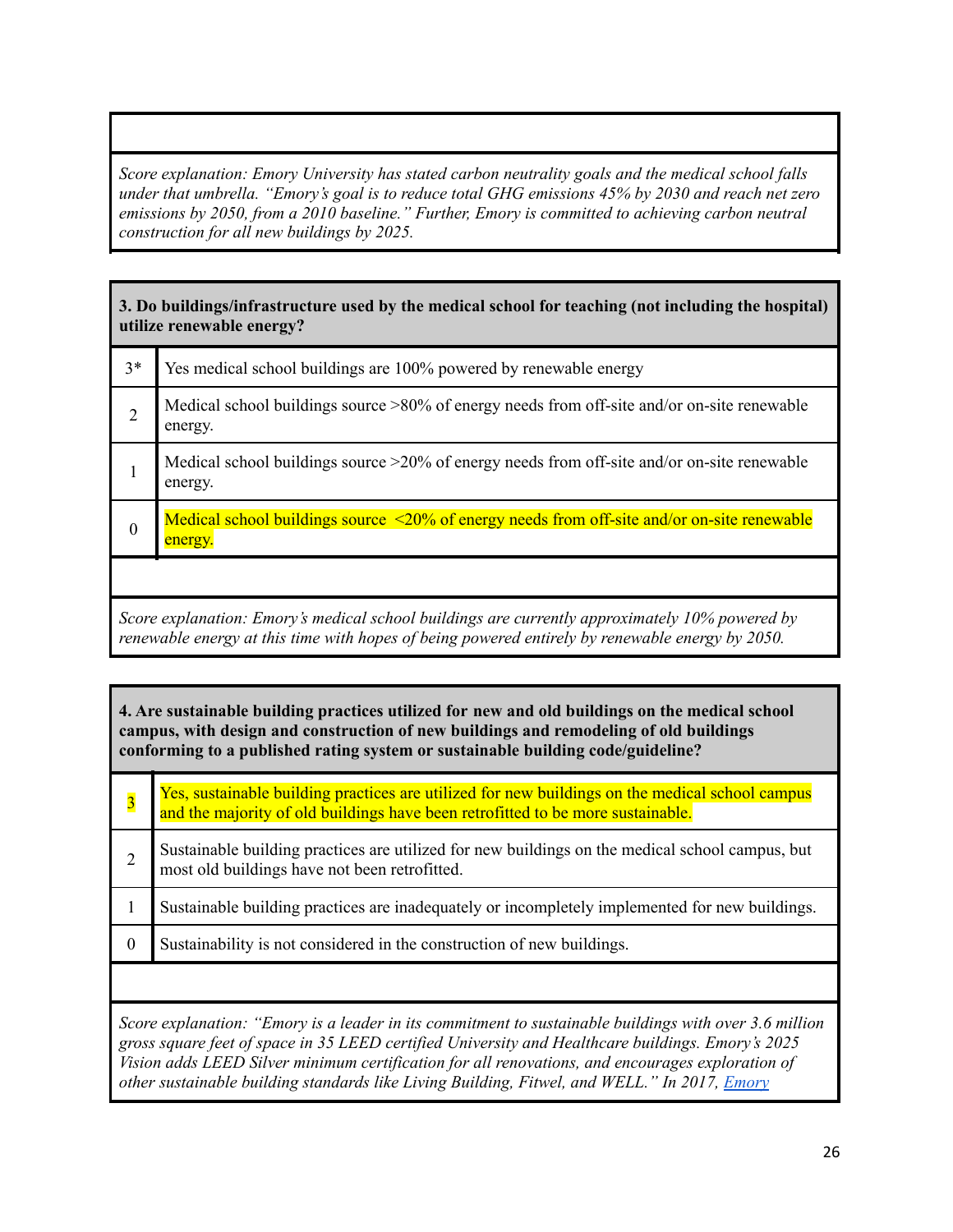*[University](http://news.emory.edu/stories/2017/07/euh_tower_staff_open_house/index.html) Hospital Tower became the first Emory Healthcare building to become LEED certified. More information pertaining to sustainable building practices can be found [here](https://sustainability.emory.edu/initiatives/buildings/).*

**5. Has the medical school implemented strategies to encourage and provide environmentally-friendly transportation options for students and reduce the environmental impact of commuting?**

| Yes, the medical school has implemented strategies to encourage and provide<br>environmentally-friendly transportation options such as safe active transport, public transport, or carpooling and these options are well-utilized by students. Alternatively, the campus location is<br>not amenable to unsustainable forms of transportation by default. |
|-----------------------------------------------------------------------------------------------------------------------------------------------------------------------------------------------------------------------------------------------------------------------------------------------------------------------------------------------------------|
| The medical school has implemented some strategies to provide environmentally-friendly transportation options, but the options are unsatisfactorily accessible or advertised.                                                                                                                                                                             |
|                                                                                                                                                                                                                                                                                                                                                           |

0 The medical school has not implemented strategies to encourage and provide environmentally-friendly transportation options.

*Score explanation: Emory has committed to reducing emissions through investment in and implementation of sustainable transportation solutions. A few of our current success and future changes are listed below:*

*Current:*

- *● In 2005, Emory created the Clif [Shuttle](http://transportation.emory.edu/shuttles/) system, which transports around 3 million riders annually to and from Emory facilities for free. The shuttles run on a B5 biofuel blend made from campus and hospital used cooking oils.*
- *● Emory developed a robust [commute](https://sustainability.emory.edu/programs/sustainable-commuting/) options program that of ers resources and incentives to employees who commute by walking, biking, carpooling, vanpooling and public transit.*
- *● Electric vehicle [charging](http://transportation.emory.edu/parking/EV_charging.html) stations and a [CarShare](https://www.enterprisecarshare.com/us/en/programs/university/emory.html?mcid=print:711) program for Emory students, faculty and staf encourage sustainable travel options.*
- *● Emory supports a [bicycling](https://sustainability.emory.edu/programs/biking-at-emory/) culture for those who cycle to work and around campus, of ering a bike rental program, staf and student bicycling social groups, and a free bike repair shop on campus.*

*Emory's 2025 Sustainability Vision commits Emory to:*

- *● Support flexible workdays so that all non-essential personnel are expected to telecommute at least one day per week by 2020.*
- *● Improve air quality through enforcement of Emory's No Idling [Policy](https://www.finance.emory.edu/home/Procure%20and%20Pay/Emory%20University%20Idling%20Reduction%20Policy.pdf) and other pollution prevention actions.*
- *● Shift Emory University and Emory Healthcare vehicle fleets to meet national sustainable fleet certification standards.*
- *● Extend incentives for sustainable commuting to students and expand bike shares and the Clif Shuttle.*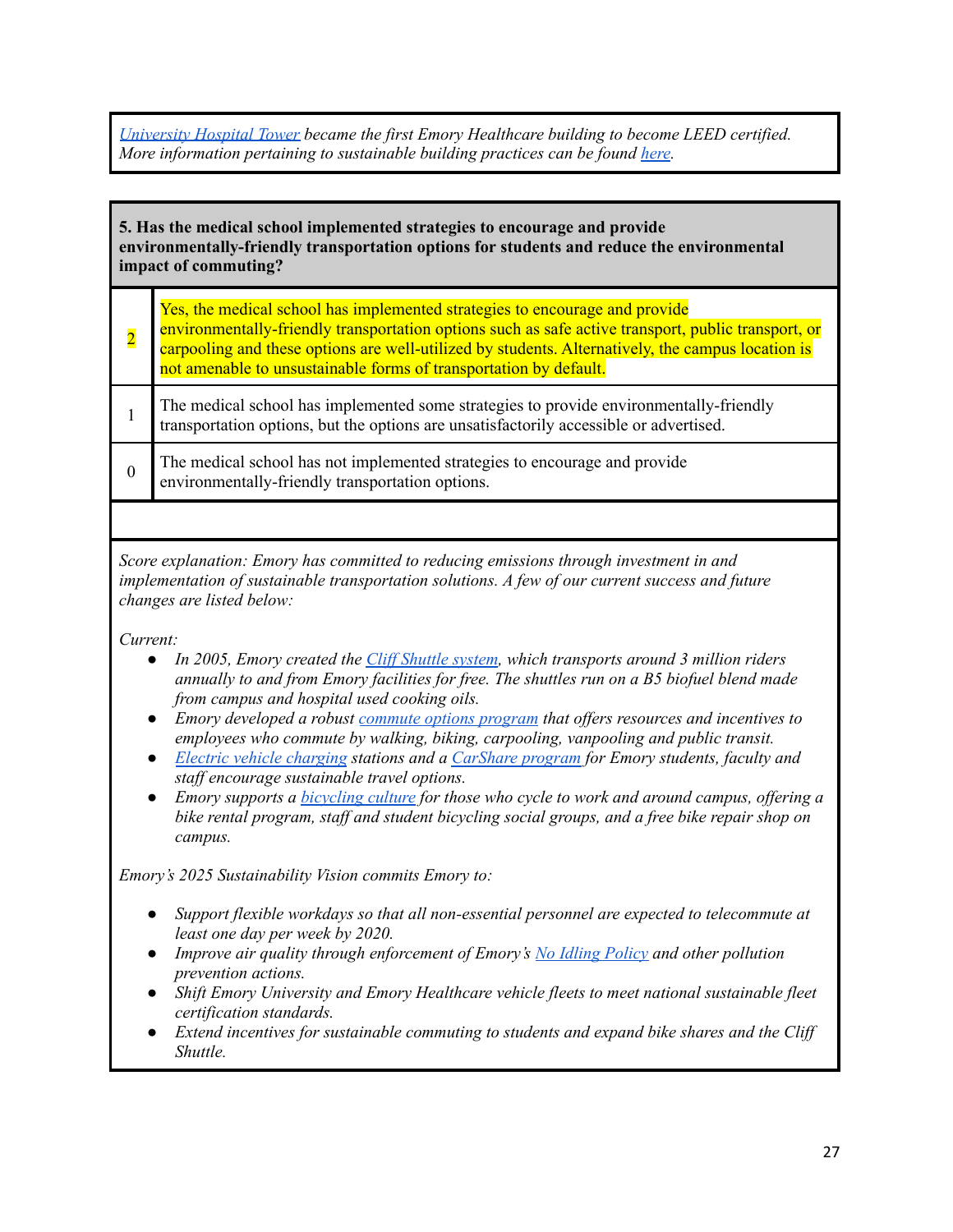*● Establish a carbon-reduction program that allows carbon emissions from Emory-purchased air travel to be of set by investments in a sustainability revolving fund or similar mechanism.*

*To see more information pertaining to Emory's sustainable transportation initiatives please see this [website](https://sustainability.emory.edu/initiatives/transportation/).*

**6. Does your medical school have an organics recycling program (compost) and a conventional recycling program (aluminum/paper/plastic/glass)?**

- 2 Yes, the medical school has both compost and recycling programs accessible to students and faculty.
- 1 The medical school has either recycling or compost programs accessible to students and faculty, but not both.
- 0 There is no compost or recycling program at the medical school.

*Score explanation: Emory has easily accessible compost and [recycling](https://www.emory.edu/emoryrecycles/images/RECYCLE-COMPOST-BROCHURE-FOR-DL.pdf) bins throughout all campuses. In most cases, garbage bins have been completely replaced by the former. As of 2020, 70% of campus waste was diverted from landfills due to our composting initiatives and our recycling initiatives.*

*A preview of Emory's initiatives listed [here](https://sustainability.emory.edu/initiatives/waste/) are highlighted below:*

*Thus far:*

- *● The Emory [Recycles](http://www.emory.edu/emoryrecycles/index.html) department began recycling white paper in 1990, and since that time, all Emory University academic buildings, residence halls, labs, clinics and of ices now have a source-separated recycling and composting program.*
- *● Emory Healthcare reduces and recycles waste generated in clinics by washing and reusing gowns and linens, reusing sharps containers and donating equipment and materials for use in other countries.*
- *● Emory Recycles accepts waste and recyclables for any of our five streams at the [Recycling](http://www.campserv.emory.edu/fm/brs/recycling.html) [Drop](http://www.campserv.emory.edu/fm/brs/recycling.html) Of site located on Peavine Creek Drive open 24 hours a day, seven days a week. ○ To learn more about the Emory Recycling Center, take a virtual tour [here](https://poly.google.com/view/8zHcMwttM7r)*
- *● Emory nurtures partnerships with area nonprofits [re:loom](http://www.reloom.org/) and [MedShare](http://www.medshare.org/) to recycle and reuse old uniforms and medical supplies.*
- *● The student group, [Emory](https://www.facebook.com/emoryfoodchain) Food Chain, also recovers much of the excess food and repurposes it into meals for area food pantries and shelters. This food can then feed our neighbors and be diverted of landfills.*

*In the future:*

*Emory's [Sustainability](http://sustainability.emory.edu/resources/emory-sustainability-vision-and-strategic-plan-for-2015-2025/) Vision & Strategic Plan, 2025 calls those at Emory to:*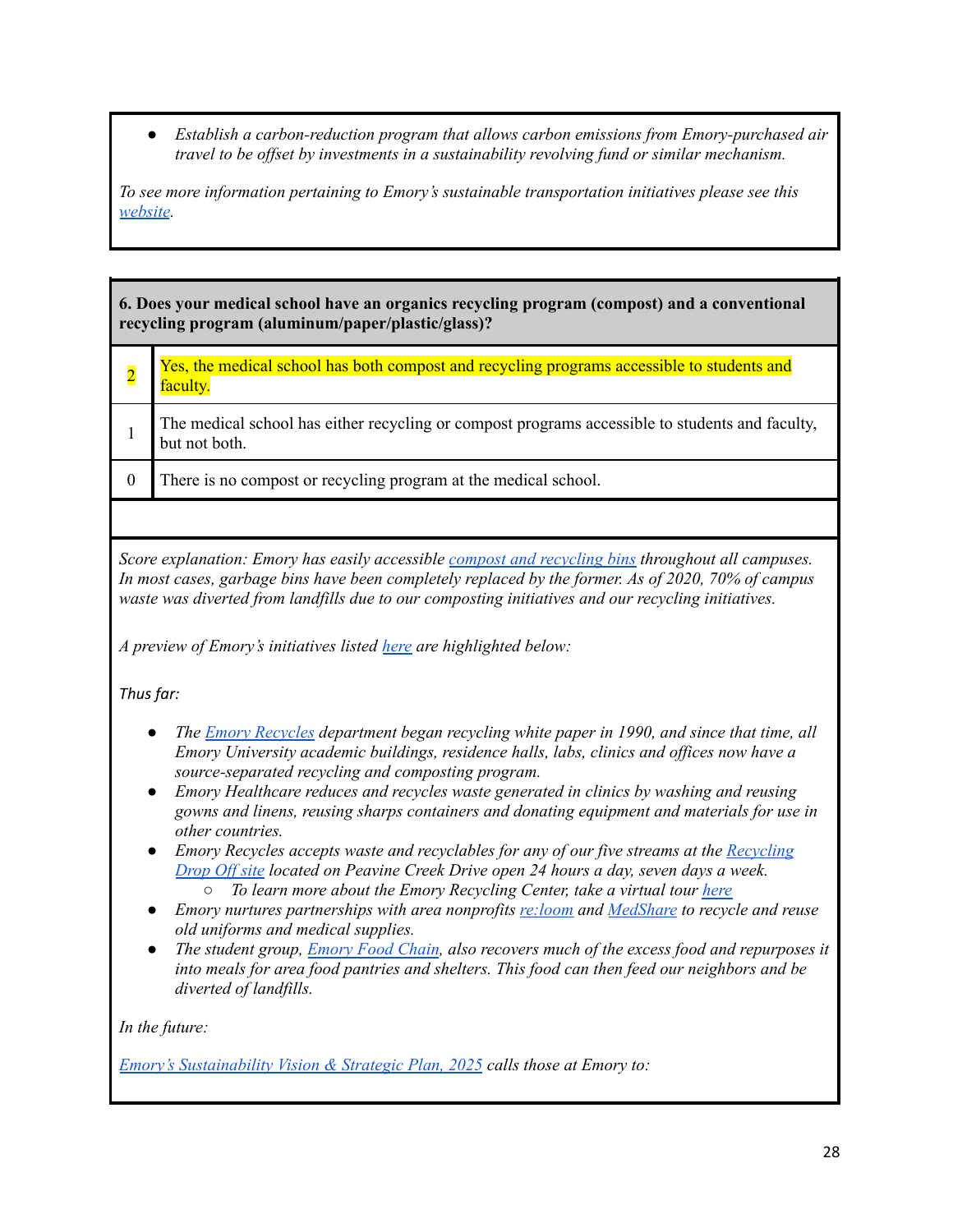- *● All university events will be zero municipal landfill waste by 2025.*
- *● Divert 95% of non-construction waste from municipal waste landfills (except regulated lab and medical waste) by 2025.*
- *● Compost, recycle, or reuse at least 95% of food waste, non-hazardous animal bedding, and construction materials by 2025. To learn more about how we aim to do this, visit our [ZLW](https://sustainability.emory.edu/programs/zero-landfill-waste/) page.*
- *● Meet or exceed leading healthcare industry rates of waste reduction/reuse/recycling to 37% by 2025.*

#### **7. Does the medical school apply sustainability criteria when making decisions about the campus food and beverage selections?**

| Yes, the medical school has adequate sustainability requirements for food and beverages and is engaged in efforts to increase food and beverage sustainability.                                  |  |
|--------------------------------------------------------------------------------------------------------------------------------------------------------------------------------------------------|--|
| There are sustainability guidelines for food and beverages, but they are insufficient or optional.<br>The medical school is engaged in efforts to increase food and beverage sustainability.     |  |
| There are sustainability guidelines for food and beverages, but they are insufficient or optional.<br>The medical school is not engaged in efforts to increase food and beverage sustainability. |  |
| There are no sustainability guidelines for food and beverages.                                                                                                                                   |  |
|                                                                                                                                                                                                  |  |

*Score explanation: Emory provides comprehensive sustainability criteria for food provided on campus as detailed on this [website.](https://sustainability.emory.edu/initiatives/food-dining/)*

*Emory's Food and Dining initiatives from the website above are listed below:*

- *● Emory's [Sustainable](https://www.youtube.com/watch?v=g03AfrrO5hE&t=1s) Food Committee drafted and adopted the Sustainability Guidelines for Food Purchasing in fall 2007, and provide clear goals and implementation steps for 10 categories of food. They have been revised multiple times as new research is produced, and th[e](http://sustainability.emory.edu/resources/sustainability-guidelines-for-food-service-purchasing/) current [version](http://sustainability.emory.edu/resources/sustainability-guidelines-for-food-service-purchasing/) was adopted in 2016.*
- *● Emory has a campus chapter of the international Slow Food Movement, called Slow [Food](https://emoryslowfood.wordpress.com/) [Emory,](https://emoryslowfood.wordpress.com/) which advocates for "good, clean, and fair" food in a way that is accessible to all Emory students. Slow Food Emory seeks to reconnect students with the production of food and encourage student involvement with the local sustainable food community.*
- *● The Emory [Farmers](http://sustainability.emory.edu/programs/emory-farmers-market/) Market provides a weekly place to educate about the principles of local, sustainable food production by connecting the Emory community with the local farmers and small business owners who grow and make their food.*
- *● The annual Sustainable Food Fair is a student-run event where attendees can learn about sustainable food practices and sample tasty treats from a variety of student and community groups. The fair takes place alongside the weekly Farmers Market, in partnership with the Of ice of Sustainability Initiatives and Emory Dining.*
- *● The Oxford [Organic](https://inside.oxford.emory.edu/academics/organic_farm.html) Farm at Emory, one of the top 30 sustainable [college-run](http://news.emory.edu/stories/2015/10/er_best_college_farm/campus.html) farms in the [nation,](http://news.emory.edu/stories/2015/10/er_best_college_farm/campus.html) cultivates produce for Emory Dining, the Emory Farmers Market and a*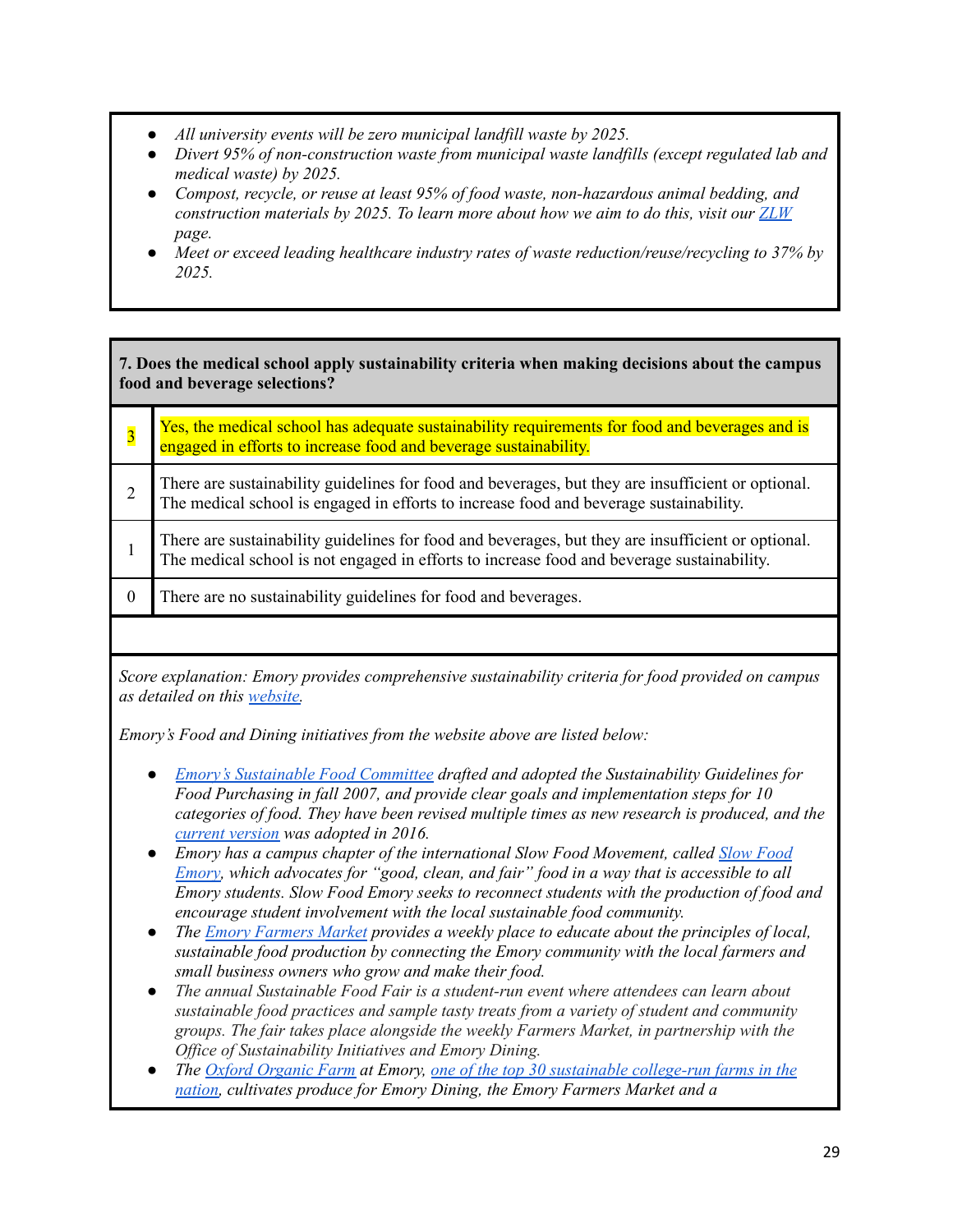*community-supported agriculture produce subscription program while providing a hands-on educational experience for students across disciplines. Sign up here for the [CSA.](https://app.oxford.emory.edu/WebApps/Forms/index.cfm?fuseAction=csaseason-Form)*

- *● The Emory [Educational](http://sustainability.emory.edu/programs/gardens-farming/) Garden Project provides gardening plots for students, faculty and staf to learn organic growing techniques, to provide access to local produce, and to build community around food production.*
- *● Emory University signed an MOU with The [Conservation](https://www.conservationfund.org/) Fund's Working Farms Fund to break down barriers and support next-generation farmers across metro Atlanta while boosting the supply of fresh, local, sustainably grown food for Emory's campus and hospital communities. The Working Farms Fund will purchase farmland within a 100-mile radius of metro Atlanta, place conservation easements on it to permanently protect it from development and harmful environmental practices, and lease the land to farmers with a 5- or 10-year path* to ownership, selling it to them at a much lower price at the end of their lease. Read more [here](https://sustainability.emory.edu/from-georgia-farms-to-emory-tables/) *and watch the webinar, "Taking Action for [America's](https://www.conservationfund.org/projects/working-farms-fund-growing-our-food-future/webinar-taking-action-for-america-s-local-food) Local Food," to learn more about the partnership.*

*In the future, Emory has committed to:*

- *● Expand sustainable food purchases in Emory Dining to 75 percent by 2025.*
- *● Support the Oxford Organic Farm to provide 50 percent of produce needed on the Oxford campus and 5 percent of produce needed on the Atlanta campus by 2020.*
- *● Expand sustainable and local food purchases in catered events.*
- *● Expand sustainable and local food purchases in Emory Healthcare to 25 percent and establish tracking system to document future gains.*

#### **8. Does the medical school or associated institution apply sustainability criteria when making decisions about supply procurement?**

| $\overline{\mathbf{3}}$                                                                                                                           | Yes, the medical school has adequate sustainability requirements for supply procurement and is<br>engaged in efforts to increase sustainability of procurement.                               |  |  |
|---------------------------------------------------------------------------------------------------------------------------------------------------|-----------------------------------------------------------------------------------------------------------------------------------------------------------------------------------------------|--|--|
| 2                                                                                                                                                 | There are sustainability guidelines for supply procurement, but they are insufficient or optional.<br>The medical school is engaged in efforts to increase sustainability of procurement.     |  |  |
|                                                                                                                                                   | There are sustainability guidelines for supply procurement, but they are insufficient or optional.<br>The medical school is not engaged in efforts to increase sustainability of procurement. |  |  |
| $\Omega$                                                                                                                                          | There are no sustainability guidelines for supply procurement.                                                                                                                                |  |  |
|                                                                                                                                                   |                                                                                                                                                                                               |  |  |
| Score explanation: Emory provides comprehensive sustainability criteria for supply procurement<br>provided on campus as detailed on this website. |                                                                                                                                                                                               |  |  |
| A few of the pertinent points to date from the website above are listed below:                                                                    |                                                                                                                                                                                               |  |  |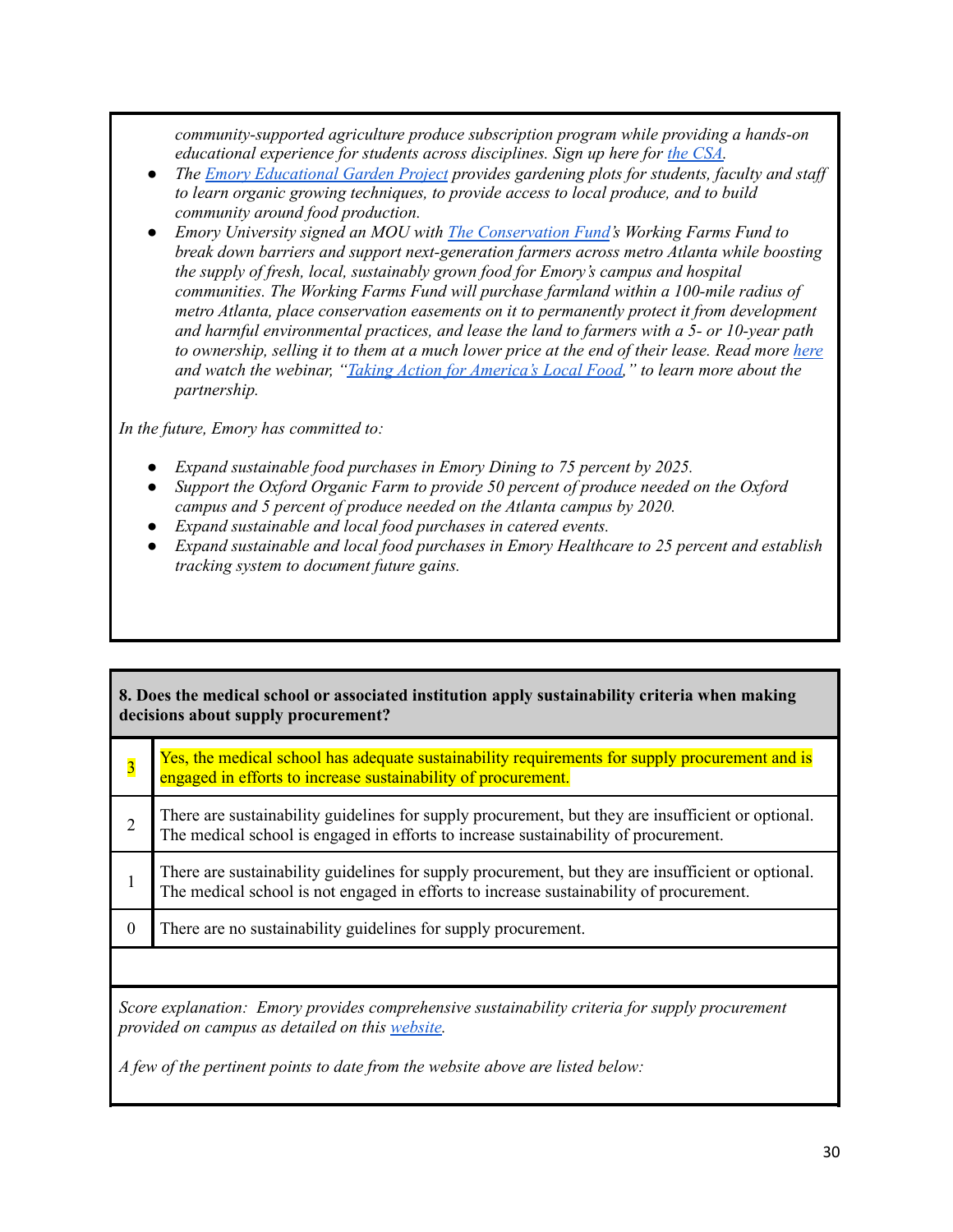- *● In 2013, Emory became a founding member of the [Sustainable](https://www.sustainablepurchasing.org/) Purchasing Leadership Council, a non-profit organization whose mission is to support and recognize purchasing leadership that accelerates the transition to a prosperous and sustainable future.*
- *● Emory's [Sustainable](https://sustainability.emory.edu/resources/sustainability-guidelines-for-food-service-purchasing/) Food Guidelines inform food and beverage purchasing by Emory [Dining](https://sustainability.emory.edu/programs/dining-operations/) and Emory Healthcare.*
- *Emory contracts require minimum standards governing employee wages, benefits, and working conditions and provides increased access to minority, disadvantaged, and women-owned vendors.*
- *The purchase of polystyrene products is banned using Emory funds.*
- *Emory Human Resources'Excellence Through Leadership program developed a sustainability decision-making tool, which will help purchasers incorporate full cost accounting into purchasing decisions.*

*In the future, Emory has committed to:*

- *● Support culture change towards "reduce, repair, restore, and reuse" mentality and "cradle to cradle" purchasing.*
- *● Support procurement of local products with a sustainability-focused business incubator.*
- *● Develop scorecards for "Emory preferred" practices and decisions which encourage full-cost accounting among vendors and contractors and integrate sustainability into selection criteria when awarding contracts.*

| 9. Are there sustainability requirements or guidelines for events hosted at the medical school?                                                                                                                                                                                                              |                                                                                                               |  |  |  |
|--------------------------------------------------------------------------------------------------------------------------------------------------------------------------------------------------------------------------------------------------------------------------------------------------------------|---------------------------------------------------------------------------------------------------------------|--|--|--|
| $\overline{\mathbf{2}}$                                                                                                                                                                                                                                                                                      | Every event hosted at the medical school must abide by sustainability criteria.                               |  |  |  |
|                                                                                                                                                                                                                                                                                                              | The medical school strongly recommends or incentivizes sustainability measures, but they are not<br>required. |  |  |  |
| $\boldsymbol{0}$                                                                                                                                                                                                                                                                                             | There are no sustainability guidelines for medical school events.                                             |  |  |  |
|                                                                                                                                                                                                                                                                                                              |                                                                                                               |  |  |  |
| Score explanation: From Emory's Sustainable Events -- Greener Gatherings Website: "Whether a<br>casual staff gathering or our annual Commencement, Emory is committed to hosting events responsibly<br>to align with our ambitious goals of reducing waste, conserving water and sourcing food sustainably.' |                                                                                                               |  |  |  |
| All University events will be Zero Landfill Waste as of 2020.                                                                                                                                                                                                                                                |                                                                                                               |  |  |  |
| All University functions will be plastic bottle free by 2025.                                                                                                                                                                                                                                                |                                                                                                               |  |  |  |

*In addition, Emory's Checklist and [Certification](http://www.tfaforms.com/336735) is a way to encourage and empower event planners inside the Emory community to embrace sustainability principles when organizing their events*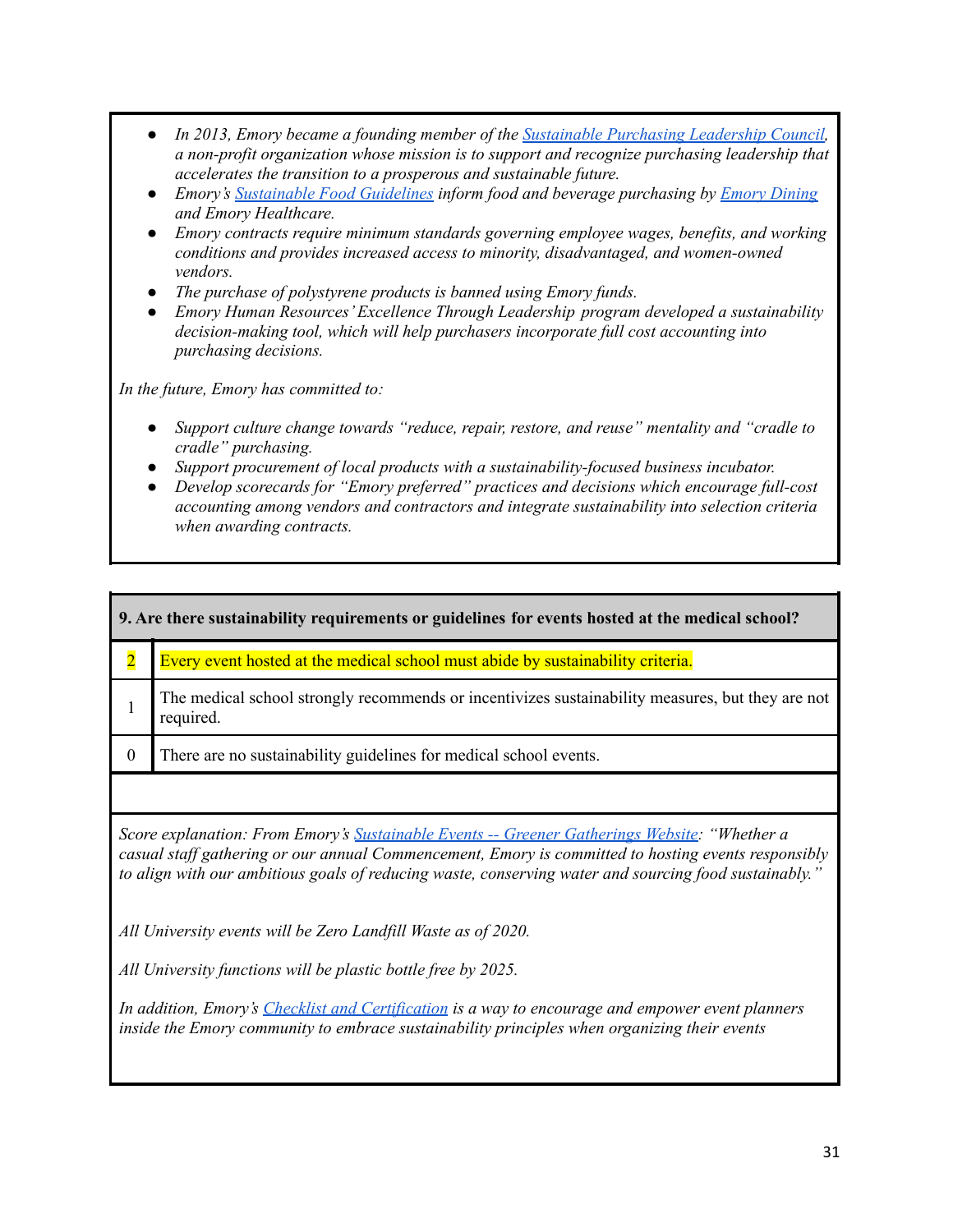**10. Does your medical school have programs and initiatives to assist with making lab spaces more environmentally sustainable?**

- $\overline{2}$ Yes, the medical school has programs and initiatives to assist with making lab spaces more environmentally sustainable.
- 1 There are guidelines on how to make lab spaces more environmentally sustainable, but not programs or initiatives.
- 0 There are no efforts at the medical school to make lab spaces more sustainable.

*Score explanation: "Emory's Green Labs [program](https://sustainability.emory.edu/programs/green-labs-at-emory/) establishes our reputation as a leader in managing our operations sustainably while providing the high-quality educational experiences to students, world-class research and exemplary patient care."*

*This is a program that is essentially a voluntary program that assists Emory University and Emory Healthcare research and teaching laboratories with implementing sustainable lab operations strategies and creating a culture of sustainable lab practices. The program aims for lab sustainability in four target areas: energy and water ef iciency and conservation, recycling and waste reduction, chemicals, and procurement.*

*Labs can apply for funding to implement the actions on your checklist and new innovations by submitting a Green Labs Incentives Fund Application.*

| 11. Does your institution's endowment portfolio investments include fossil-fuel companies?                                                                                              |                                                                                                                                                                                        |  |  |  |
|-----------------------------------------------------------------------------------------------------------------------------------------------------------------------------------------|----------------------------------------------------------------------------------------------------------------------------------------------------------------------------------------|--|--|--|
| $\overline{\mathbf{4}}$                                                                                                                                                                 | The institution is entirely divested from fossil fuels and has made a commitment to reinvest<br>divested funds into renewable energy companies or renewable energy campus initiatives. |  |  |  |
| 3                                                                                                                                                                                       | No, the institution is entirely divested from fossil fuels.                                                                                                                            |  |  |  |
| $\overline{2}$                                                                                                                                                                          | The institution has partially divested from fossil-fuel companies.                                                                                                                     |  |  |  |
|                                                                                                                                                                                         | The institution has not divested from fossil-fuel companies, but faculty and/or students are<br>conducting organized advocacy for divestment.                                          |  |  |  |
| $\Omega$                                                                                                                                                                                | Yes, the institution has investments with fossil-fuel companies and there have been no efforts to<br>change that.                                                                      |  |  |  |
|                                                                                                                                                                                         |                                                                                                                                                                                        |  |  |  |
| Score explanation: "Emory University does not hold direct stock or bonds in companies producing<br>fossil fuels and performs quarterly negative screening of its investment portfolio." |                                                                                                                                                                                        |  |  |  |
| For more information regarding Emory's fossil-fuel divestment and sustainability investments, please                                                                                    |                                                                                                                                                                                        |  |  |  |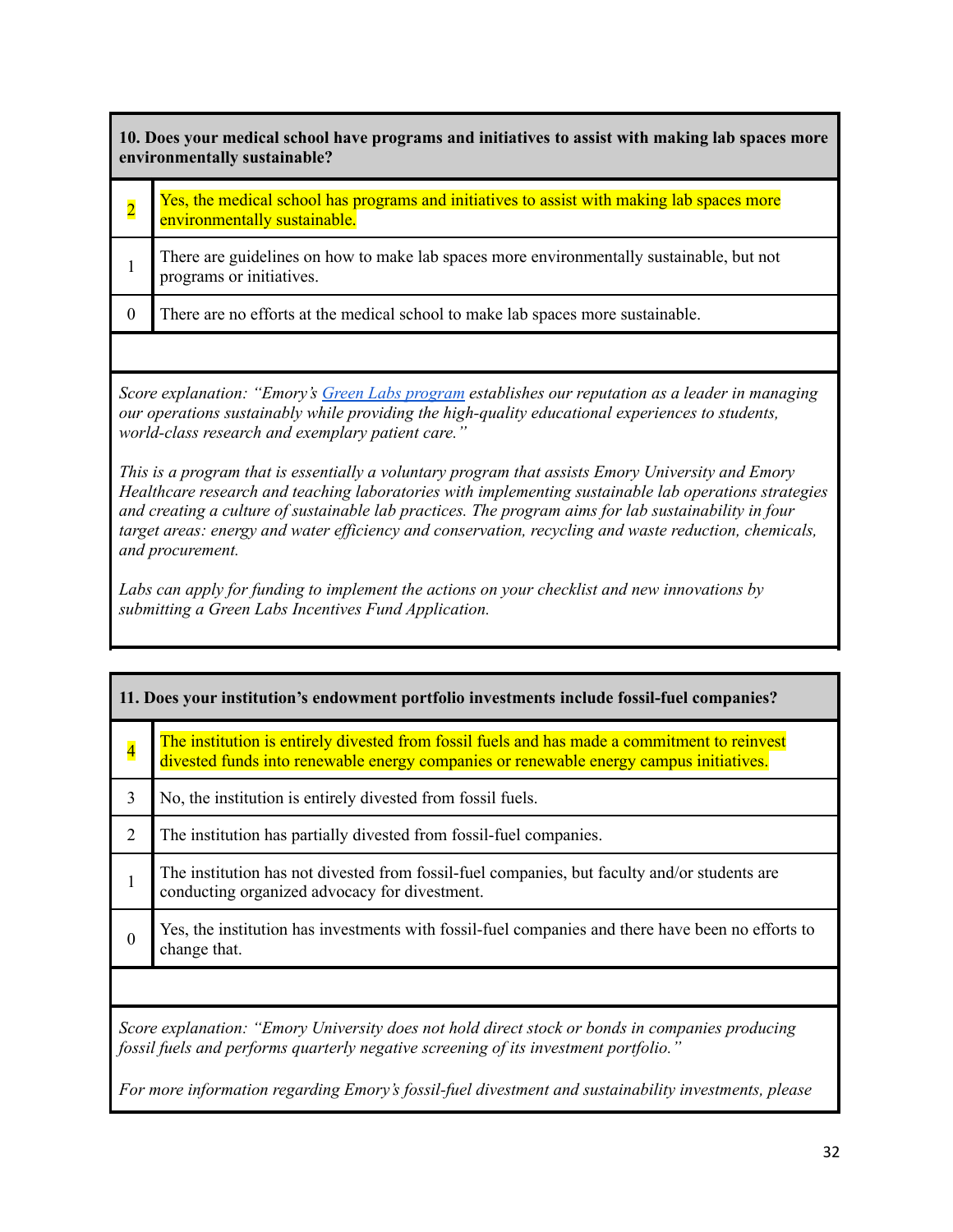*visit this [website](https://sustainability.emory.edu/programs/sustainable-investment/).*

### **Section Total** (27 **out** of 29) **93.1%**

*Are there additional sustainability resources of ered at your medical school or institution not yet asked*

*about that you would like to describe? If so, please do so below.*